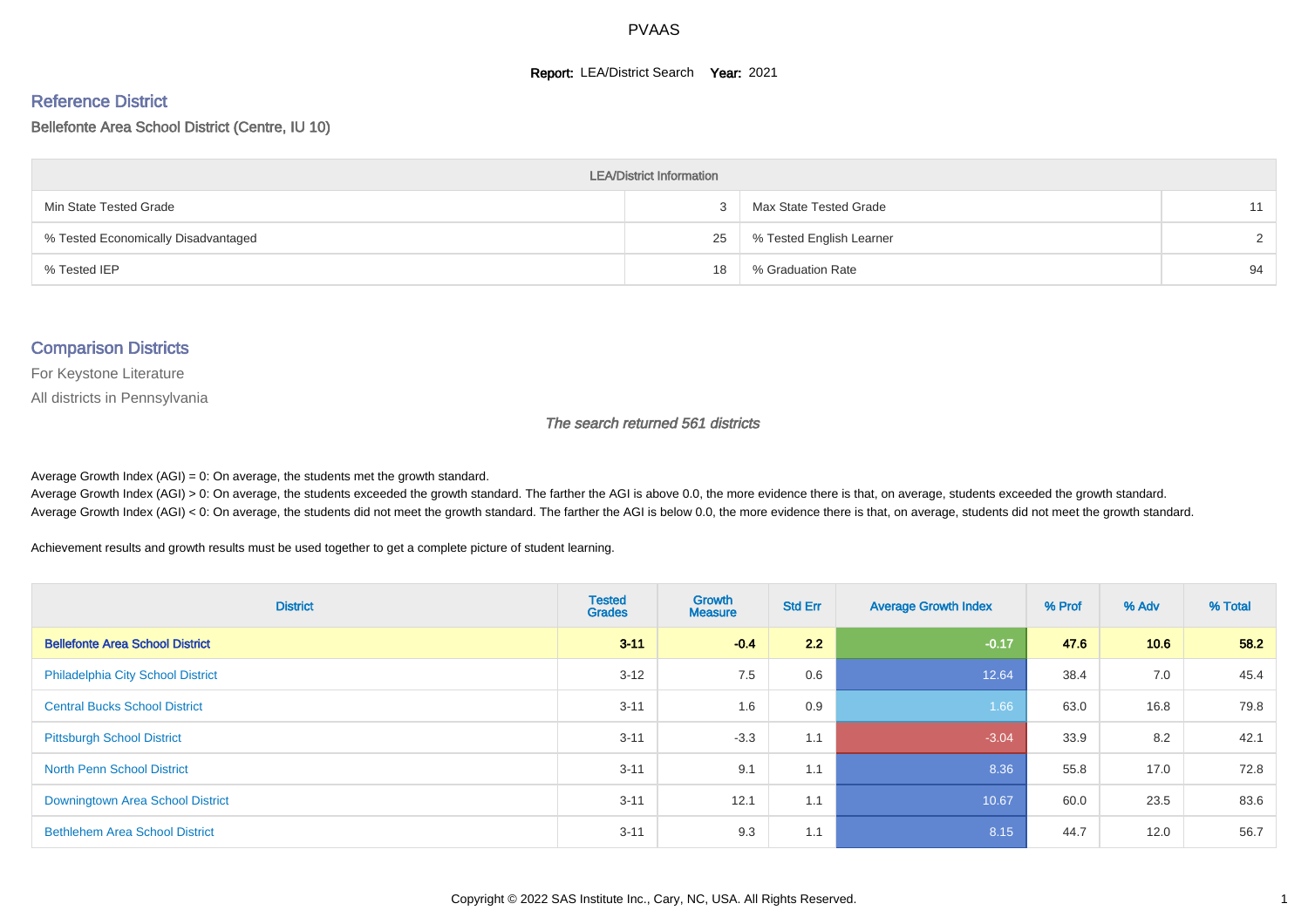| <b>District</b>                           | <b>Tested</b><br><b>Grades</b> | <b>Growth</b><br><b>Measure</b> | <b>Std Err</b> | <b>Average Growth Index</b> | % Prof | % Adv | % Total |
|-------------------------------------------|--------------------------------|---------------------------------|----------------|-----------------------------|--------|-------|---------|
| <b>Bellefonte Area School District</b>    | $3 - 11$                       | $-0.4$                          | 2.2            | $-0.17$                     | 47.6   | 10.6  | 58.2    |
| <b>Council Rock School District</b>       | $3 - 11$                       | 8.9                             | 1.2            | 7.65                        | 62.8   | 16.6  | 79.4    |
| <b>West Chester Area School District</b>  | $3 - 11$                       | 12.6                            | 1.2            | 10.38                       | 66.8   | 20.2  | 87.0    |
| <b>Parkland School District</b>           | $3 - 11$                       | 5.3                             | 1.2            | 4.30                        | 58.0   | 22.3  | 80.4    |
| <b>Cumberland Valley School District</b>  | $3 - 12$                       | 18.5                            | 1.3            | 14.64                       | 60.7   | 23.4  | 84.1    |
| <b>East Penn School District</b>          | $3 - 11$                       | 4.1                             | 1.3            | 3.27                        | 55.8   | 11.5  | 67.3    |
| <b>Lower Merion School District</b>       | $3 - 11$                       | 19.0                            | 1.3            | 14.93                       | 55.6   | 29.9  | 85.5    |
| <b>North Allegheny School District</b>    | $3 - 11$                       | 17.4                            | 1.3            | 13.52                       | 59.5   | 28.1  | 87.6    |
| <b>Central Dauphin School District</b>    | $3 - 11$                       | 4.4                             | 1.3            | 3.32                        | 53.3   | 7.4   | 60.7    |
| <b>Chambersburg Area School District</b>  | $3 - 11$                       | $-9.5$                          | 1.3            | $-7.20$                     | 42.7   | 8.6   | 51.4    |
| <b>Neshaminy School District</b>          | $3 - 11$                       | 4.0                             | 1.3            | 3.02                        | 58.7   | 9.5   | 68.2    |
| <b>Spring-Ford Area School District</b>   | $3 - 11$                       | $6.0\,$                         | 1.3            | 4.46                        | 60.8   | 16.5  | 77.4    |
| <b>Allentown City School District</b>     | $3 - 12$                       | 5.3                             | 1.4            | 3.88                        | 25.3   | 2.7   | 28.0    |
| <b>Reading School District</b>            | $3 - 11$                       | 10.1                            | 1.4            | 7.25                        | 24.7   | 2.4   | 27.2    |
| <b>West Shore School District</b>         | $3 - 12$                       | $5.0\,$                         | 1.4            | 3.59                        | 54.2   | 9.4   | 63.6    |
| <b>Seneca Valley School District</b>      | $3 - 11$                       | $-1.4$                          | 1.4            | $-0.99$                     | 57.2   | 11.4  | 68.6    |
| <b>Hazleton Area School District</b>      | $3 - 11$                       | 9.6                             | 1.4            | 6.77                        | 45.0   | 7.8   | 52.9    |
| <b>Easton Area School District</b>        | $3 - 12$                       | $-4.1$                          | 1.4            | $-2.91$                     | 39.9   | 4.0   | 43.9    |
| <b>Hempfield School District</b>          | $3 - 11$                       | 0.1                             | 1.4            | 0.08                        | 58.2   | 9.9   | 68.2    |
| <b>State College Area School District</b> | $3 - 11$                       | 20.5                            | 1.4            | 14.33                       | 58.0   | 25.9  | 84.0    |
| <b>Pennridge School District</b>          | $3 - 10$                       | $-16.8$                         | 1.4            | $-11.59$                    | 46.8   | 8.0   | 54.9    |
| <b>Lancaster School District</b>          | $3 - 12$                       | $-15.8$                         | 1.5            | $-10.90$                    | 14.6   | 2.3   | 16.9    |
| Mt Lebanon School District                | $3 - 11$                       | $-1.0$                          | 1.5            | $-0.70$                     | 61.9   | 24.0  | 85.9    |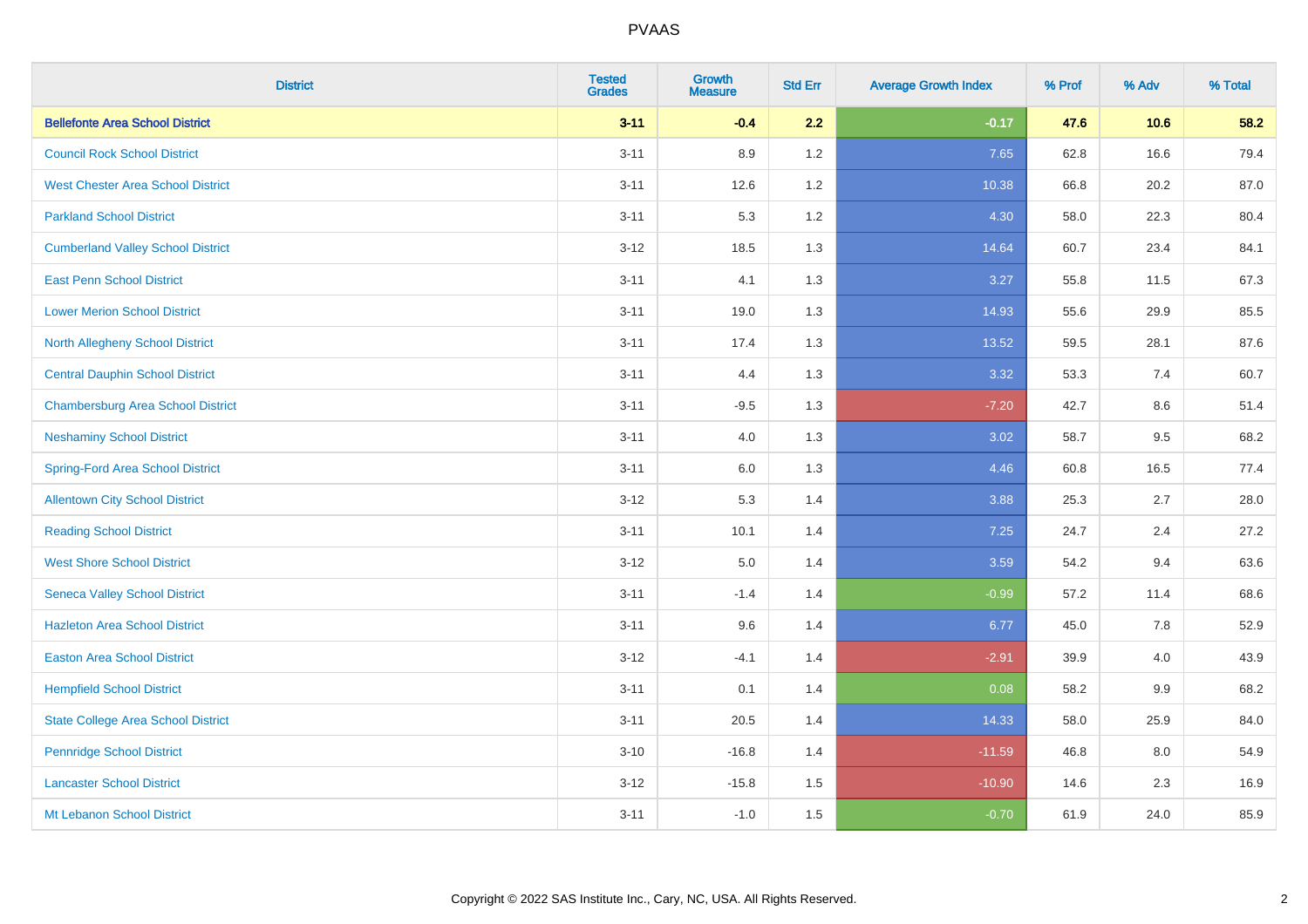| <b>District</b>                           | <b>Tested</b><br><b>Grades</b> | <b>Growth</b><br><b>Measure</b> | <b>Std Err</b> | <b>Average Growth Index</b> | % Prof | % Adv   | % Total |
|-------------------------------------------|--------------------------------|---------------------------------|----------------|-----------------------------|--------|---------|---------|
| <b>Bellefonte Area School District</b>    | $3 - 11$                       | $-0.4$                          | 2.2            | $-0.17$                     | 47.6   | 10.6    | 58.2    |
| Pocono Mountain School District           | $3 - 12$                       | 6.8                             | 1.5            | 4.62                        | 45.8   | $5.0\,$ | 50.7    |
| <b>Pennsbury School District</b>          | $3 - 11$                       | 11.7                            | 1.5            | 7.90                        | 60.1   | 21.3    | 81.3    |
| <b>Boyertown Area School District</b>     | $3 - 11$                       | $-4.7$                          | 1.5            | $-3.17$                     | 55.2   | 11.3    | 66.5    |
| <b>Wilson School District</b>             | $3-12$                         | 8.8                             | 1.5            | 5.96                        | 52.6   | 14.6    | 67.2    |
| <b>Upper Darby School District</b>        | $3 - 12$                       | 6.9                             | 1.5            | 4.62                        | 45.0   | 6.7     | 51.7    |
| <b>Souderton Area School District</b>     | $3 - 11$                       | 12.4                            | 1.5            | 8.28                        | 61.7   | 15.2    | 76.9    |
| <b>Millcreek Township School District</b> | $3 - 11$                       | 3.1                             | 1.5            | 2.06                        | 55.6   | 14.2    | 69.7    |
| <b>Haverford Township School District</b> | $3 - 11$                       | 8.0                             | 1.5            | 5.27                        | 53.0   | 25.5    | 78.6    |
| <b>Dallastown Area School District</b>    | $3 - 11$                       | 13.5                            | 1.5            | 8.84                        | 56.0   | 17.9    | 73.8    |
| Pennsylvania Cyber Charter School         | $3 - 11$                       | 11.6                            | 1.5            | 7.54                        | 46.3   | 5.0     | 51.3    |
| <b>Butler Area School District</b>        | $3 - 11$                       | $-6.5$                          | 1.5            | $-4.26$                     | 42.5   | 9.4     | 51.9    |
| <b>Erie City School District</b>          | $3 - 12$                       | $-14.5$                         | 1.6            | $-9.26$                     | 25.4   | 3.0     | 28.4    |
| East Stroudsburg Area School District     | $3 - 11$                       | 0.1                             | 1.6            | 0.05                        | 45.8   | 7.8     | 53.6    |
| <b>Hempfield Area School District</b>     | $3-12$                         | 4.6                             | 1.6            | 2.86                        | 53.5   | 20.1    | 73.6    |
| <b>Perkiomen Valley School District</b>   | $3 - 11$                       | $-3.5$                          | 1.6            | $-2.18$                     | 53.8   | 13.4    | 67.2    |
| Northampton Area School District          | $3 - 11$                       | 4.0                             | 1.6            | 2.51                        | 52.3   | 10.8    | 63.1    |
| <b>Norristown Area School District</b>    | $3-12$                         | $-12.8$                         | 1.6            | $-7.98$                     | 23.5   | 2.3     | 25.7    |
| <b>Avon Grove School District</b>         | $3 - 10$                       | 10.0                            | 1.6            | 6.26                        | 56.3   | 18.6    | 74.9    |
| <b>Manheim Township School District</b>   | $3-12$                         | $-0.9$                          | 1.6            | $-0.58$                     | 53.2   | 15.5    | 68.7    |
| <b>Owen J Roberts School District</b>     | $3 - 11$                       | $-12.3$                         | 1.6            | $-7.61$                     | 57.0   | 11.9    | 69.0    |
| <b>Penn Manor School District</b>         | $3 - 11$                       | $-0.4$                          | 1.6            | $-0.25$                     | 51.9   | 12.6    | 64.5    |
| <b>Canon-Mcmillan School District</b>     | $3 - 11$                       | $-0.8$                          | 1.6            | $-0.50$                     | 58.7   | 15.9    | 74.6    |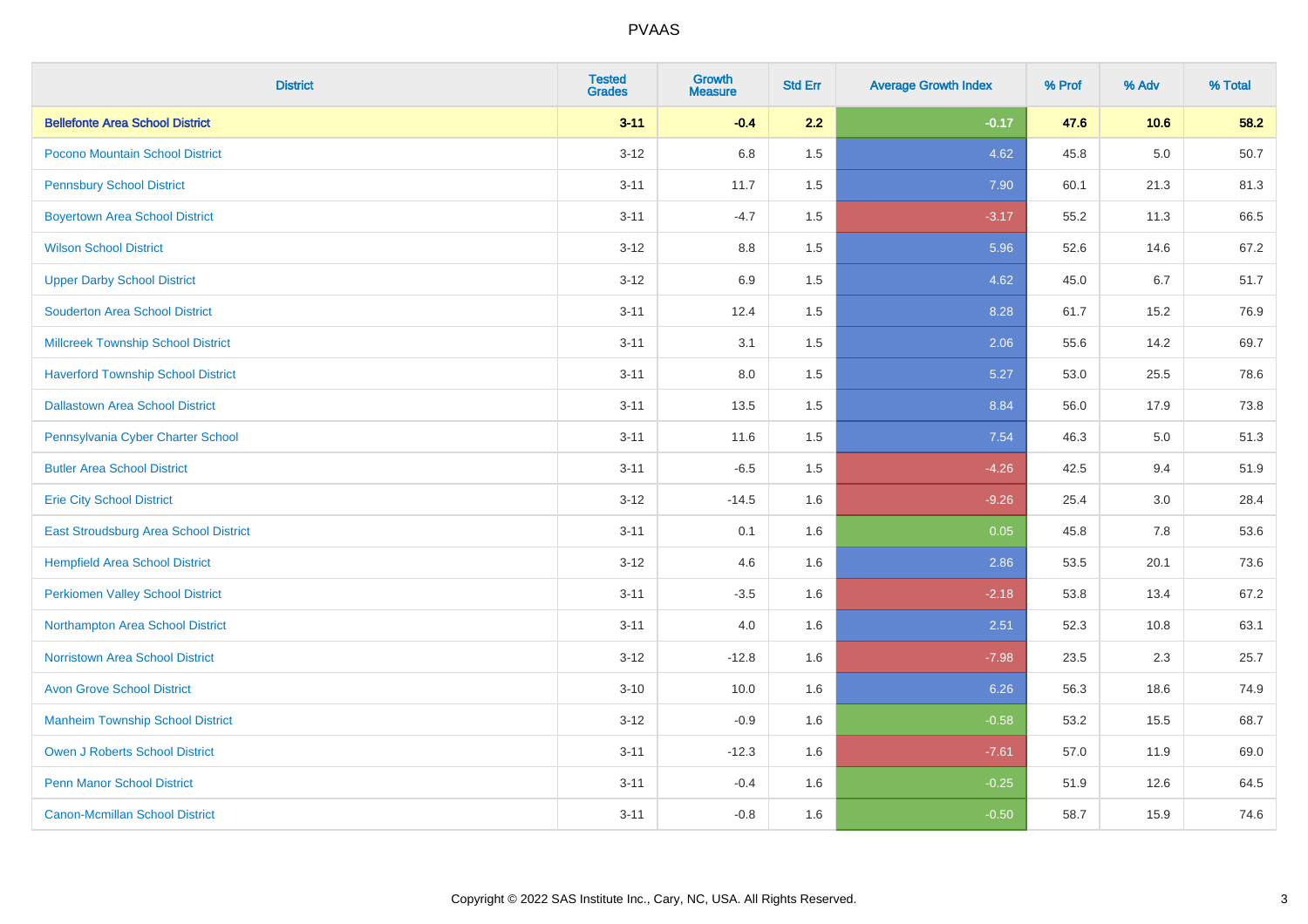| <b>District</b>                             | <b>Tested</b><br><b>Grades</b> | <b>Growth</b><br><b>Measure</b> | <b>Std Err</b> | <b>Average Growth Index</b> | % Prof | % Adv   | % Total |
|---------------------------------------------|--------------------------------|---------------------------------|----------------|-----------------------------|--------|---------|---------|
| <b>Bellefonte Area School District</b>      | $3 - 11$                       | $-0.4$                          | 2.2            | $-0.17$                     | 47.6   | 10.6    | 58.2    |
| <b>Bensalem Township School District</b>    | $3 - 11$                       | 1.6                             | 1.6            | 0.98                        | 38.8   | $8.3\,$ | 47.1    |
| Altoona Area School District                | $3 - 12$                       | 3.3                             | 1.6            | 1.99                        | 47.7   | 8.2     | 55.9    |
| <b>Quakertown Community School District</b> | $3-12$                         | $-4.4$                          | 1.6            | $-2.70$                     | 56.5   | 10.0    | 66.6    |
| <b>Cornwall-Lebanon School District</b>     | $3 - 11$                       | 8.3                             | 1.6            | 5.08                        | 47.2   | 8.4     | 55.6    |
| <b>Ridley School District</b>               | $3 - 12$                       | 10.0                            | 1.6            | 6.10                        | 45.6   | 8.2     | 53.8    |
| <b>Mifflin County School District</b>       | $3 - 11$                       | 9.1                             | 1.7            | 5.49                        | 47.1   | 6.7     | 53.8    |
| <b>Nazareth Area School District</b>        | $3 - 11$                       | $-4.7$                          | 1.7            | $-2.82$                     | 59.2   | 9.9     | 69.0    |
| <b>Garnet Valley School District</b>        | $3 - 10$                       | 10.9                            | 1.7            | 6.53                        | 67.1   | 19.0    | 86.1    |
| <b>Centennial School District</b>           | $3 - 10$                       | 7.1                             | 1.7            | 4.29                        | 50.1   | 8.7     | 58.9    |
| <b>Coatesville Area School District</b>     | $3 - 11$                       | $-4.4$                          | 1.7            | $-2.62$                     | 36.3   | 4.2     | 40.5    |
| <b>Penn-Trafford School District</b>        | $3 - 11$                       | 13.4                            | 1.7            | 7.87                        | 62.3   | 21.9    | 84.2    |
| <b>Armstrong School District</b>            | $3 - 11$                       | 2.6                             | 1.7            | 1.53                        | 51.5   | 6.1     | 57.6    |
| <b>Colonial School District</b>             | $3 - 11$                       | 14.0                            | 1.7            | 8.21                        | 60.2   | 19.6    | 79.8    |
| <b>Central York School District</b>         | $3-12$                         | 12.3                            | 1.7            | 7.20                        | 55.5   | 11.5    | 67.0    |
| <b>York Co School Of Technology</b>         | $9 - 12$                       | $-3.8$                          | 1.7            | $-2.22$                     | 39.1   | 5.6     | 44.7    |
| <b>Hatboro-Horsham School District</b>      | $3 - 11$                       | $-12.8$                         | 1.7            | $-7.47$                     | 45.6   | 7.2     | 52.8    |
| <b>Methacton School District</b>            | $3 - 11$                       | 2.5                             | 1.7            | 1.43                        | 62.5   | 16.4    | 79.0    |
| <b>Springfield School District</b>          | $3 - 11$                       | 13.8                            | 1.7            | 7.99                        | 60.9   | 21.5    | 82.4    |
| <b>Norwin School District</b>               | $3 - 11$                       | 18.0                            | 1.7            | 10.37                       | 58.5   | 27.0    | 85.4    |
| <b>Upper Saint Clair School District</b>    | $3 - 11$                       | 18.5                            | 1.7            | 10.65                       | 61.8   | 30.1    | 91.9    |
| <b>Governor Mifflin School District</b>     | $3 - 11$                       | 4.1                             | 1.8            | 2.33                        | 42.5   | 7.2     | 49.7    |
| <b>Bethel Park School District</b>          | $3 - 11$                       | 5.6                             | 1.8            | 3.18                        | 65.3   | 18.6    | 83.9    |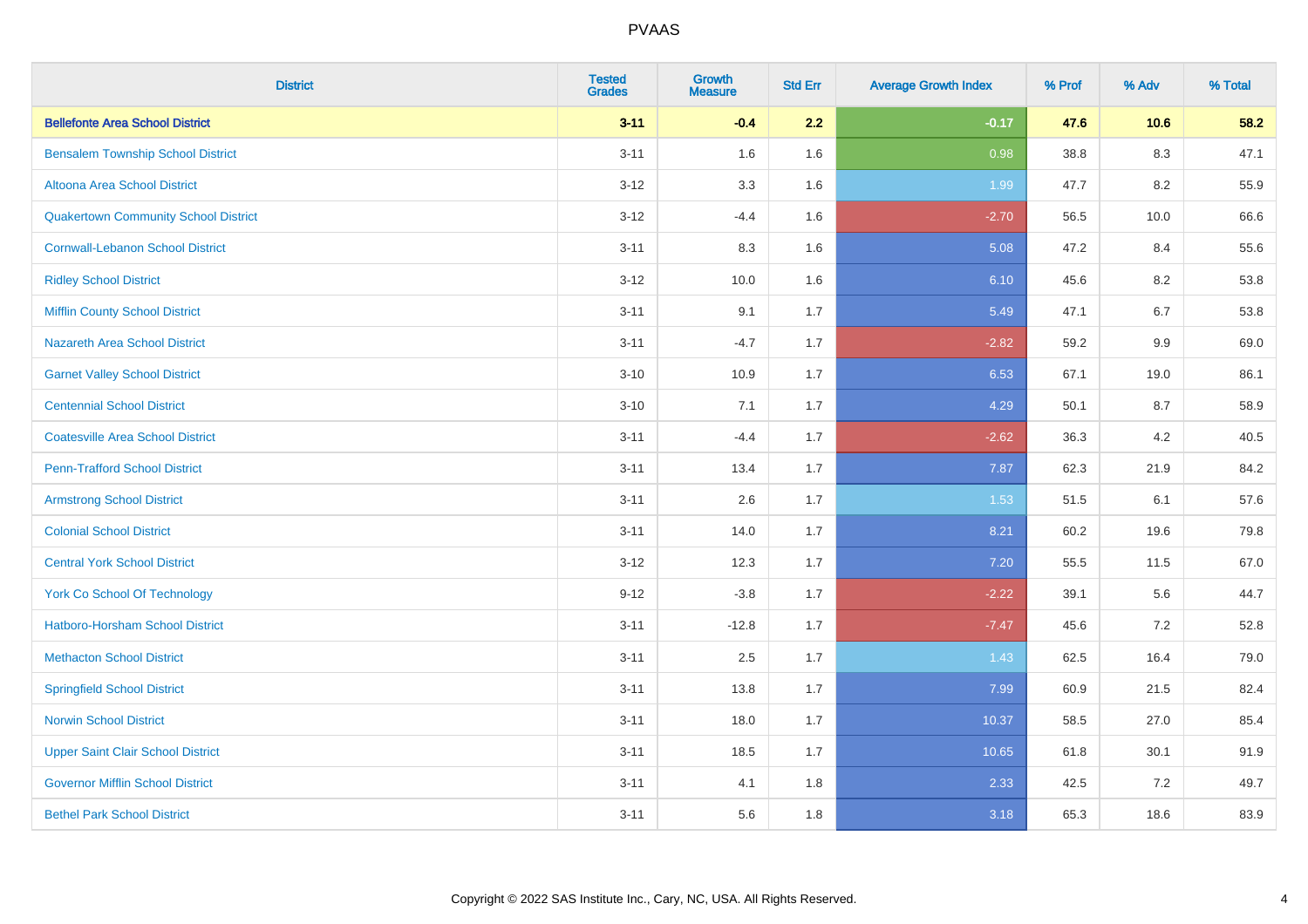| <b>District</b>                                    | <b>Tested</b><br><b>Grades</b> | <b>Growth</b><br><b>Measure</b> | <b>Std Err</b> | <b>Average Growth Index</b> | % Prof | % Adv | % Total |
|----------------------------------------------------|--------------------------------|---------------------------------|----------------|-----------------------------|--------|-------|---------|
| <b>Bellefonte Area School District</b>             | $3 - 11$                       | $-0.4$                          | 2.2            | $-0.17$                     | 47.6   | 10.6  | 58.2    |
| <b>Whitehall-Coplay School District</b>            | $3 - 11$                       | 6.1                             | 1.8            | 3.45                        | 49.3   | 7.4   | 56.6    |
| <b>Warren County School District</b>               | $3 - 11$                       | $-0.1$                          | 1.8            | $-0.06$                     | 37.2   | 5.3   | 42.6    |
| <b>Williamsport Area School District</b>           | $3 - 11$                       | 1.9                             | 1.8            | 1.04                        | 44.1   | 12.8  | 56.9    |
| Mechanicsburg Area School District                 | $3 - 11$                       | 5.9                             | 1.8            | 3.29                        | 57.2   | 13.7  | 70.9    |
| <b>Ephrata Area School District</b>                | $3 - 11$                       | 5.6                             | 1.8            | 3.12                        | 54.7   | 9.5   | 64.2    |
| <b>Upper Dublin School District</b>                | $3-12$                         | 15.4                            | 1.8            | 8.53                        | 60.8   | 24.8  | 85.6    |
| <b>Delaware Valley School District</b>             | $3 - 11$                       | 12.6                            | 1.8            | 6.93                        | 55.2   | 16.2  | 71.4    |
| <b>Pine-Richland School District</b>               | $3 - 11$                       | 11.5                            | 1.8            | 6.31                        | 60.6   | 24.4  | 85.0    |
| <b>Wissahickon School District</b>                 | $3 - 10$                       | 12.5                            | 1.8            | 6.85                        | 58.3   | 22.4  | 80.7    |
| <b>Peters Township School District</b>             | $3 - 11$                       | 5.0                             | 1.8            | 2.76                        | 59.8   | 26.1  | 85.9    |
| <b>Kennett Consolidated School District</b>        | $3 - 11$                       | 4.8                             | 1.8            | 2.61                        | 52.5   | 10.7  | 63.2    |
| Fox Chapel Area School District                    | $3 - 11$                       | $9.8\,$                         | 1.8            | 5.36                        | 56.6   | 28.6  | 85.2    |
| <b>North Hills School District</b>                 | $3 - 11$                       | $-1.8$                          | 1.8            | $-0.96$                     | 59.1   | 14.1  | 73.2    |
| <b>Conestoga Valley School District</b>            | $3 - 11$                       | 8.7                             | 1.8            | 4.69                        | 60.3   | 13.5  | 73.8    |
| <b>Elizabethtown Area School District</b>          | $3-12$                         | $-0.9$                          | 1.9            | $-0.47$                     | 50.0   | 11.2  | 61.2    |
| <b>Shaler Area School District</b>                 | $3 - 11$                       | $-0.8$                          | 1.9            | $-0.43$                     | 49.1   | 9.6   | 58.7    |
| <b>Commonwealth Charter Academy Charter School</b> | $3 - 10$                       | 9.1                             | 1.9            | 4.90                        | 47.2   | 9.1   | 56.3    |
| <b>Warwick School District</b>                     | $3 - 11$                       | 5.2                             | 1.9            | 2.76                        | 46.4   | 17.0  | 63.3    |
| <b>South Western School District</b>               | $3-12$                         | 3.9                             | 1.9            | 2.08                        | 60.2   | 8.1   | 68.3    |
| <b>Great Valley School District</b>                | $3 - 11$                       | 15.0                            | 1.9            | 7.98                        | 50.0   | 35.0  | 85.0    |
| Palmyra Area School District                       | $3 - 11$                       | 5.6                             | 1.9            | 2.96                        | 56.4   | 15.6  | 72.0    |
| <b>Carlisle Area School District</b>               | $3 - 11$                       | $-5.3$                          | 1.9            | $-2.81$                     | 54.0   | 6.3   | 60.3    |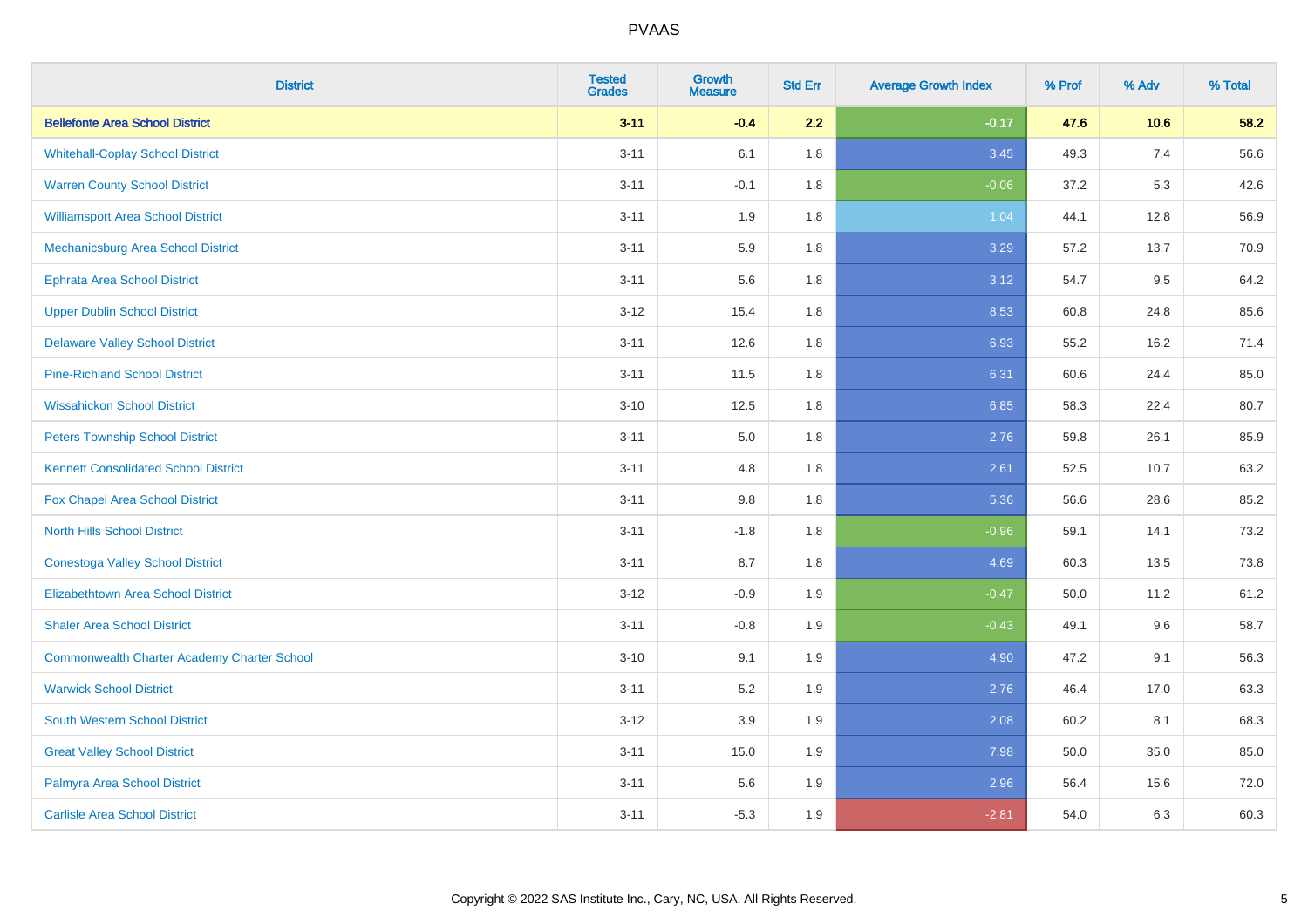| <b>District</b>                          | <b>Tested</b><br><b>Grades</b> | <b>Growth</b><br><b>Measure</b> | <b>Std Err</b> | <b>Average Growth Index</b> | % Prof | % Adv | % Total |
|------------------------------------------|--------------------------------|---------------------------------|----------------|-----------------------------|--------|-------|---------|
| <b>Bellefonte Area School District</b>   | $3 - 11$                       | $-0.4$                          | 2.2            | $-0.17$                     | 47.6   | 10.6  | 58.2    |
| <b>Waynesboro Area School District</b>   | $3 - 12$                       | $-6.1$                          | 1.9            | $-3.20$                     | 50.0   | 6.8   | 56.8    |
| <b>Baldwin-Whitehall School District</b> | $3 - 11$                       | 1.8                             | 1.9            | 0.94                        | 58.6   | 8.6   | 67.1    |
| <b>Muhlenberg School District</b>        | $3 - 10$                       | 4.0                             | 1.9            | 2.10                        | 34.2   | 2.6   | 36.8    |
| <b>Oxford Area School District</b>       | $3 - 11$                       | $-4.3$                          | 1.9            | $-2.26$                     | 41.3   | 8.0   | 49.3    |
| <b>Abington School District</b>          | $3 - 10$                       | $-11.5$                         | 1.9            | $-6.00$                     | 56.2   | 11.6  | 67.8    |
| <b>Exeter Township School District</b>   | $3 - 11$                       | $-10.4$                         | 1.9            | $-5.44$                     | 50.6   | 2.7   | 53.3    |
| <b>Stroudsburg Area School District</b>  | $3 - 11$                       | $5.5\,$                         | 1.9            | 2.88                        | 48.1   | 4.2   | 52.3    |
| <b>Lebanon School District</b>           | $3 - 11$                       | $-1.6$                          | 1.9            | $-0.80$                     | 24.4   | 2.6   | 27.0    |
| <b>Franklin Regional School District</b> | $3 - 11$                       | 2.0                             | 1.9            | 1.02                        | 66.7   | 15.5  | 82.1    |
| <b>Penn-Delco School District</b>        | $3 - 11$                       | $-6.8$                          | 1.9            | $-3.51$                     | 46.6   | 3.2   | 49.8    |
| <b>Moon Area School District</b>         | $3 - 11$                       | 8.2                             | 1.9            | 4.25                        | 58.7   | 18.5  | 77.2    |
| <b>Shippensburg Area School District</b> | $3 - 11$                       | 9.3                             | 1.9            | 4.84                        | 53.1   | 10.2  | 63.3    |
| <b>Greater Latrobe School District</b>   | $3 - 11$                       | 0.6                             | 1.9            | 0.31                        | 55.5   | 14.1  | 69.5    |
| <b>Lower Dauphin School District</b>     | $3 - 11$                       | 0.6                             | 1.9            | 0.33                        | 49.2   | 12.6  | 61.8    |
| South Fayette Township School District   | $3 - 11$                       | 1.7                             | 2.0            | 0.88                        | 61.0   | 26.5  | 87.6    |
| Northern York County School District     | $3 - 11$                       | 15.6                            | 2.0            | 7.98                        | 57.4   | 11.5  | 68.8    |
| Northeastern York School District        | $3 - 11$                       | 5.9                             | 2.0            | 3.03                        | 51.1   | 16.6  | 67.6    |
| <b>Bristol Township School District</b>  | $3 - 11$                       | $-13.9$                         | 2.0            | $-7.05$                     | 31.0   | 3.7   | 34.7    |
| <b>Daniel Boone Area School District</b> | $3 - 12$                       | 5.7                             | 2.0            | 2.88                        | 51.0   | 11.5  | 62.6    |
| <b>Solanco School District</b>           | $3 - 11$                       | $-11.0$                         | 2.0            | $-5.55$                     | 41.6   | 4.5   | 46.1    |
| Lampeter-Strasburg School District       | $3-12$                         | $-8.6$                          | 2.0            | $-4.33$                     | 55.1   | 9.8   | 64.8    |
| <b>Bangor Area School District</b>       | $3 - 12$                       | $-0.9$                          | 2.0            | $-0.43$                     | 44.3   | 4.7   | 49.0    |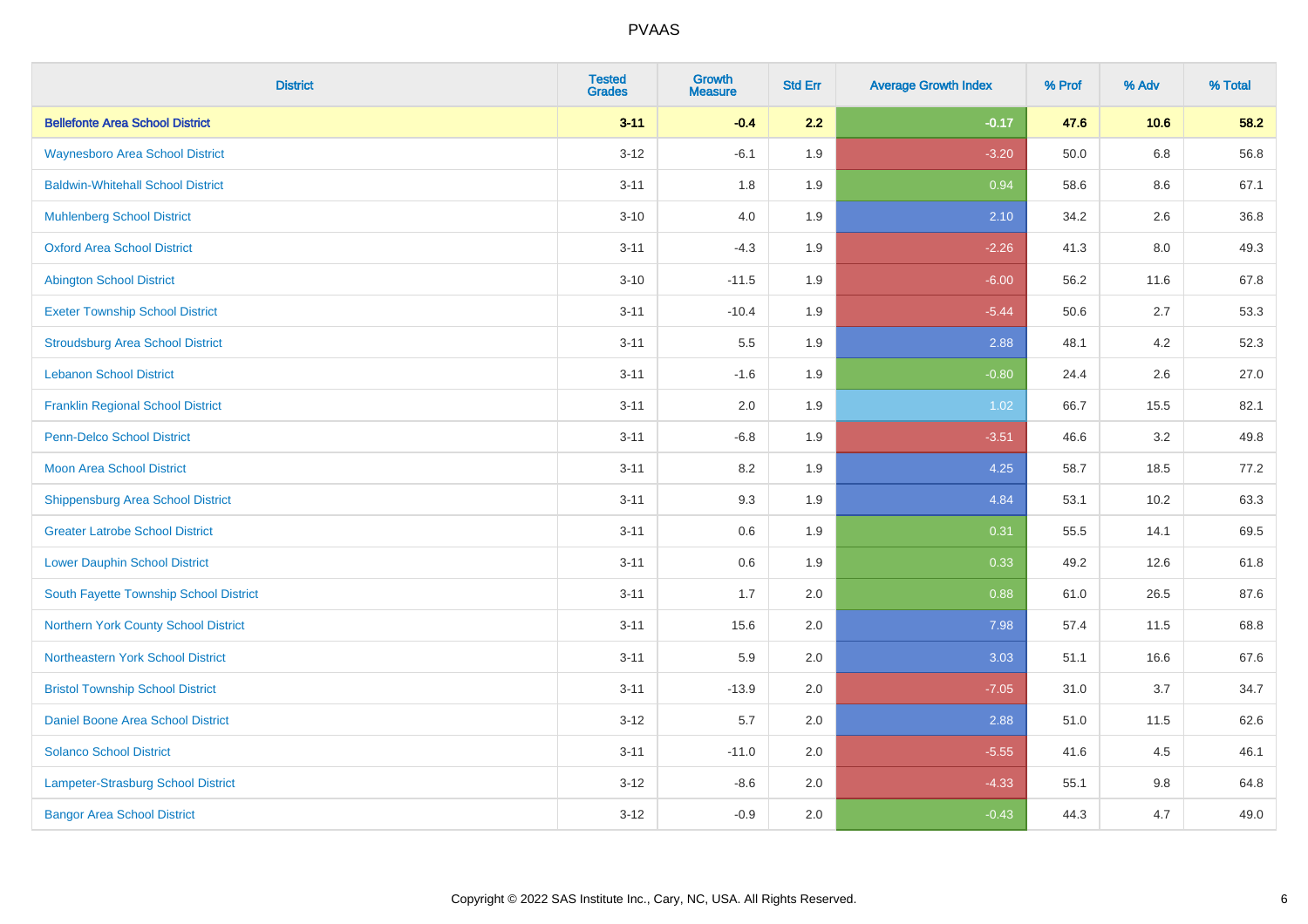| <b>District</b>                             | <b>Tested</b><br><b>Grades</b> | Growth<br><b>Measure</b> | <b>Std Err</b> | <b>Average Growth Index</b> | % Prof | % Adv | % Total |
|---------------------------------------------|--------------------------------|--------------------------|----------------|-----------------------------|--------|-------|---------|
| <b>Bellefonte Area School District</b>      | $3 - 11$                       | $-0.4$                   | 2.2            | $-0.17$                     | 47.6   | 10.6  | 58.2    |
| <b>Conewago Valley School District</b>      | $3 - 12$                       | $-0.9$                   | 2.0            | $-0.45$                     | 51.7   | 9.6   | 61.3    |
| <b>Pleasant Valley School District</b>      | $3 - 11$                       | 3.1                      | 2.0            | 1.57                        | 57.2   | 5.5   | 62.8    |
| <b>Kiski Area School District</b>           | $3 - 11$                       | $-3.7$                   | 2.0            | $-1.86$                     | 57.4   | 10.4  | 67.8    |
| <b>Connellsville Area School District</b>   | $3 - 11$                       | 6.1                      | 2.0            | 3.05                        | 45.4   | 7.8   | 53.2    |
| <b>Trinity Area School District</b>         | $3 - 11$                       | $-5.4$                   | 2.0            | $-2.71$                     | 48.3   | 11.8  | 60.1    |
| <b>Upper Merion Area School District</b>    | $3 - 11$                       | 15.3                     | 2.0            | 7.62                        | 59.3   | 19.3  | 78.6    |
| <b>Derry Township School District</b>       | $3 - 10$                       | 12.8                     | 2.0            | 6.39                        | 54.8   | 25.8  | 80.6    |
| <b>Chartiers Valley School District</b>     | $3 - 11$                       | $-1.7$                   | 2.0            | $-0.81$                     | 54.7   | 8.4   | 63.1    |
| <b>Dubois Area School District</b>          | $3 - 11$                       | $-6.2$                   | 2.0            | $-3.07$                     | 50.9   | 13.4  | 64.3    |
| <b>Pottsgrove School District</b>           | $3 - 11$                       | 2.8                      | 2.0            | 1.35                        | 44.0   | 10.0  | 53.9    |
| <b>Cocalico School District</b>             | $3 - 11$                       | 10.6                     | 2.0            | 5.18                        | 50.8   | 14.1  | 64.8    |
| <b>Keystone Central School District</b>     | $3 - 11$                       | $-5.1$                   | 2.0            | $-2.46$                     | 44.7   | 4.6   | 49.4    |
| <b>Dover Area School District</b>           | $3-12$                         | 6.0                      | 2.1            | 2.94                        | 52.2   | 6.0   | 58.2    |
| <b>Upper Perkiomen School District</b>      | $3 - 11$                       | 22.1                     | 2.1            | 10.74                       | 57.7   | 13.2  | 70.9    |
| <b>York Suburban School District</b>        | $3 - 11$                       | 10.1                     | 2.1            | 4.91                        | 53.5   | 27.8  | 81.3    |
| <b>Mars Area School District</b>            | $3 - 10$                       | 5.7                      | 2.1            | 2.75                        | 57.9   | 18.2  | 76.1    |
| Southern York County School District        | $3 - 11$                       | 14.2                     | 2.1            | 6.91                        | 55.1   | 18.1  | 73.1    |
| <b>Cheltenham School District</b>           | $3 - 11$                       | $-1.4$                   | 2.1            | $-0.67$                     | 46.1   | 10.0  | 56.1    |
| <b>West Allegheny School District</b>       | $3-12$                         | 4.0                      | 2.1            | 1.96                        | 63.1   | 15.7  | 78.8    |
| <b>Hollidaysburg Area School District</b>   | $3 - 11$                       | 6.0                      | 2.1            | 2.88                        | 57.1   | 12.3  | 69.4    |
| <b>Radnor Township School District</b>      | $3 - 12$                       | 1.0                      | 2.1            | 0.50                        | 65.0   | 23.2  | 88.2    |
| <b>West Jefferson Hills School District</b> | $3 - 11$                       | 1.8                      | 2.1            | 0.88                        | 55.7   | 20.8  | 76.4    |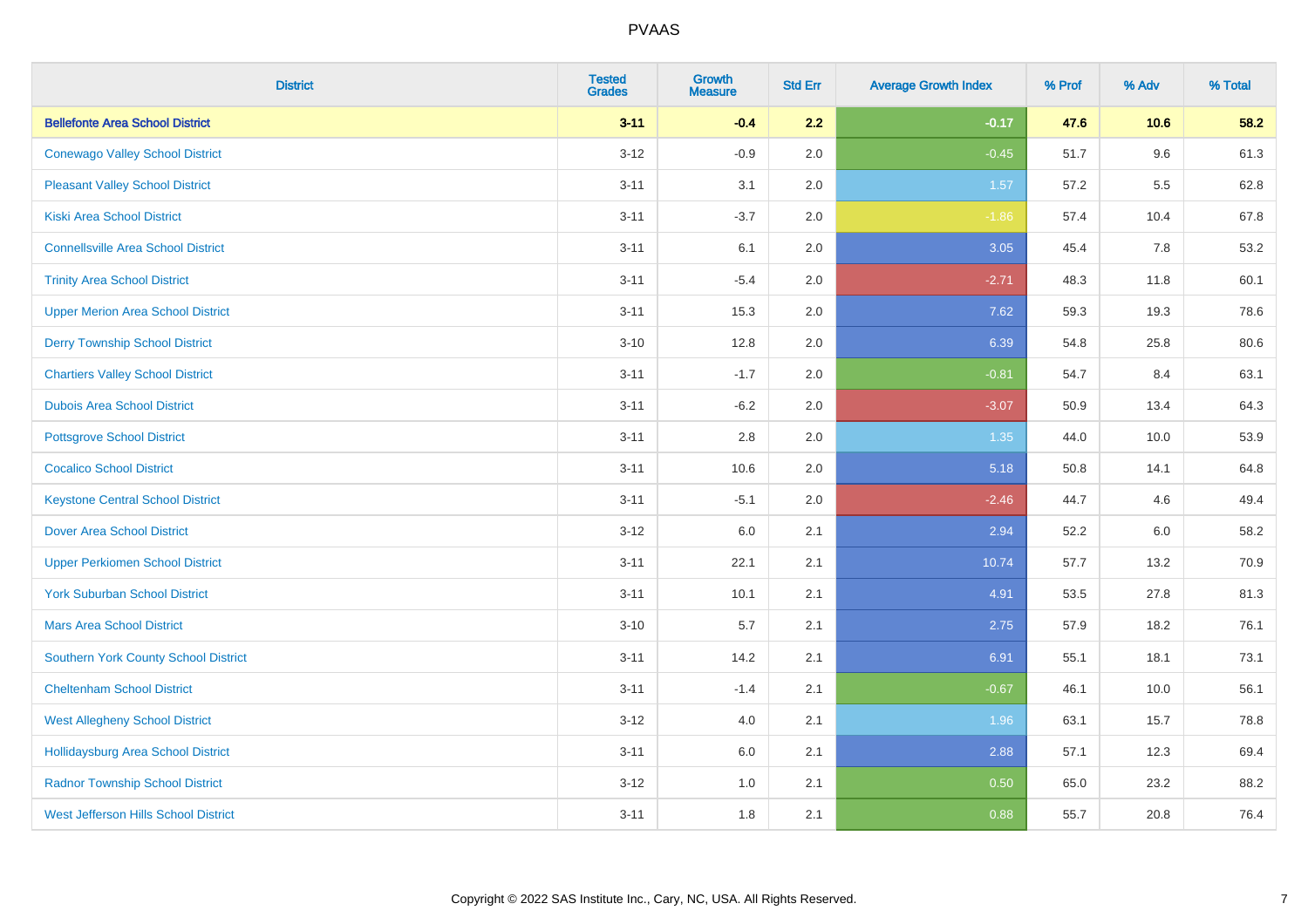| <b>District</b>                                 | <b>Tested</b><br><b>Grades</b> | <b>Growth</b><br><b>Measure</b> | <b>Std Err</b> | <b>Average Growth Index</b> | % Prof | % Adv   | % Total |
|-------------------------------------------------|--------------------------------|---------------------------------|----------------|-----------------------------|--------|---------|---------|
| <b>Bellefonte Area School District</b>          | $3 - 11$                       | $-0.4$                          | 2.2            | $-0.17$                     | 47.6   | 10.6    | 58.2    |
| <b>Montour School District</b>                  | $3 - 11$                       | $-1.8$                          | 2.1            | $-0.88$                     | 61.4   | 15.1    | 76.5    |
| <b>William Penn School District</b>             | $3-12$                         | 8.3                             | 2.1            | 3.99                        | 35.6   | $3.0\,$ | 38.7    |
| Phoenixville Area School District               | $3 - 11$                       | $-1.7$                          | 2.1            | $-0.83$                     | 59.9   | 10.6    | 70.5    |
| <b>Spring Grove Area School District</b>        | $3 - 11$                       | 5.6                             | 2.1            | 2.68                        | 55.1   | 15.0    | 70.1    |
| <b>Gettysburg Area School District</b>          | $3 - 11$                       | $-4.0$                          | 2.1            | $-1.89$                     | 45.3   | 14.0    | 59.3    |
| <b>Manheim Central School District</b>          | $3 - 11$                       | 2.1                             | 2.1            | 1.01                        | 53.2   | 11.6    | 64.8    |
| <b>Interboro School District</b>                | $3 - 12$                       | $-7.3$                          | 2.1            | $-3.43$                     | 46.6   | 4.8     | 51.4    |
| <b>York City School District</b>                | $3-12$                         | $-28.9$                         | 2.1            | $-13.59$                    | 6.0    | $0.3\,$ | 6.2     |
| <b>Harrisburg City School District</b>          | $3 - 11$                       | $-0.4$                          | 2.1            | $-0.19$                     | 15.1   | 0.4     | 15.5    |
| <b>Twin Valley School District</b>              | $3-12$                         | $-3.6$                          | 2.1            | $-1.69$                     | 49.6   | 7.1     | 56.8    |
| Juniata County School District                  | $3-12$                         | $-4.9$                          | 2.1            | $-2.26$                     | 38.5   | 2.9     | 41.4    |
| <b>Hampton Township School District</b>         | $3 - 11$                       | 5.1                             | 2.2            | 2.35                        | 54.0   | 28.2    | 82.2    |
| <b>Fleetwood Area School District</b>           | $3 - 10$                       | 12.2                            | 2.2            | 5.68                        | 53.5   | 11.6    | 65.2    |
| Pennsylvania Leadership Charter School          | $3 - 11$                       | 4.6                             | 2.2            | 2.13                        | 55.4   | 11.2    | 66.7    |
| <b>Abington Heights School District</b>         | $3 - 11$                       | 13.5                            | 2.2            | 6.27                        | 58.3   | 16.2    | 74.5    |
| <b>Crawford Central School District</b>         | $3 - 11$                       | $-4.7$                          | 2.2            | $-2.15$                     | 40.6   | 10.5    | 51.1    |
| <b>Lower Moreland Township School District</b>  | $3 - 11$                       | 2.0                             | 2.2            | 0.95                        | 62.8   | 17.0    | 79.8    |
| <b>Upper Moreland Township School District</b>  | $3 - 11$                       | $-5.0$                          | 2.2            | $-2.31$                     | 57.9   | 4.0     | 61.9    |
| <b>Eastern Lancaster County School District</b> | $3-12$                         | 4.5                             | 2.2            | 2.09                        | 46.3   | 11.4    | 57.6    |
| <b>Plum Borough School District</b>             | $3 - 11$                       | $-11.3$                         | 2.2            | $-5.19$                     | 51.1   | 9.0     | 60.1    |
| <b>Greencastle-Antrim School District</b>       | $3 - 11$                       | $-3.0$                          | 2.2            | $-1.36$                     | 62.4   | 9.9     | 72.3    |
| <b>Bellefonte Area School District</b>          | $3 - 11$                       | $-0.4$                          | 2.2            | $-0.17$                     | 47.6   | 10.6    | 58.2    |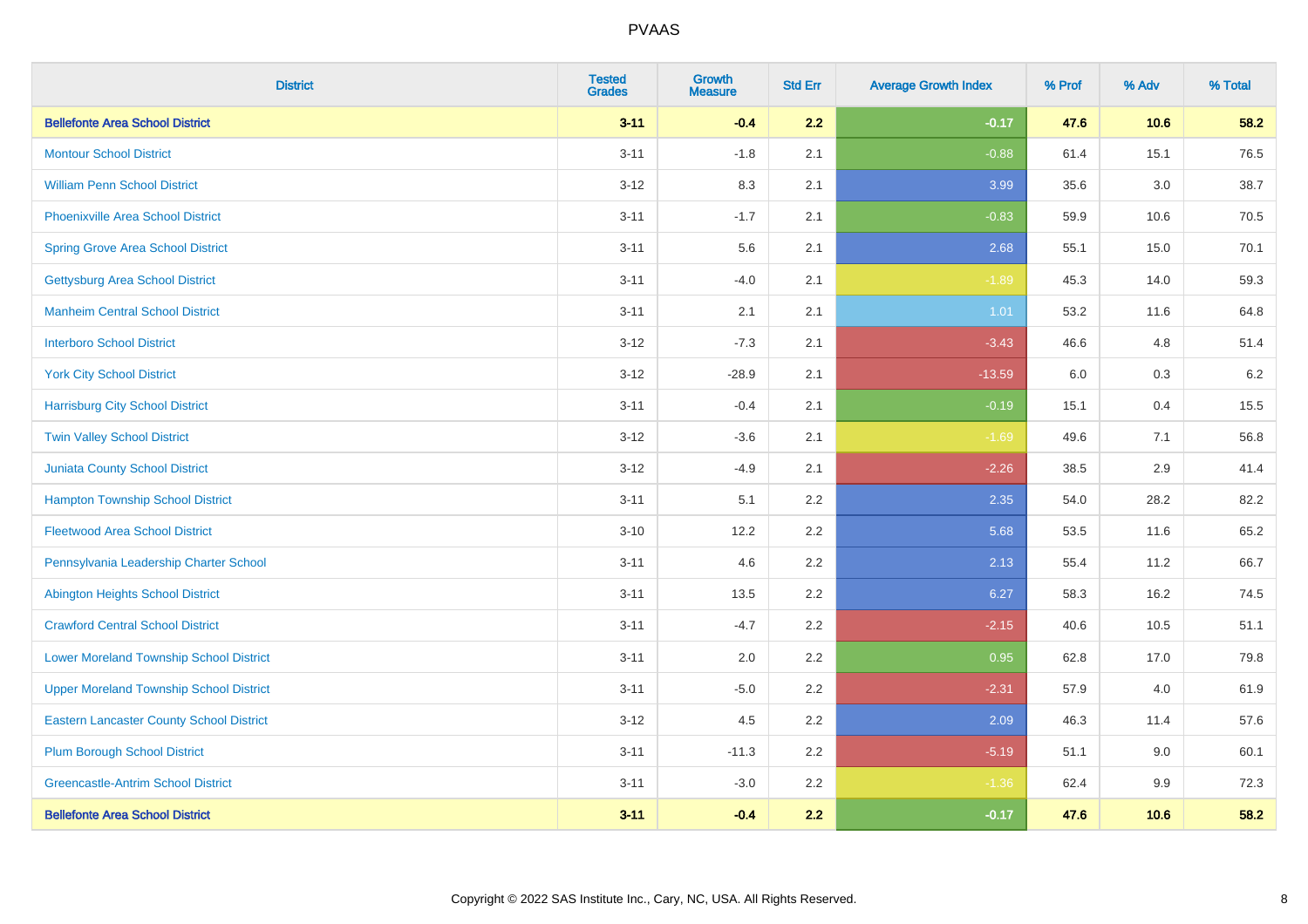| <b>District</b>                               | <b>Tested</b><br><b>Grades</b> | <b>Growth</b><br><b>Measure</b> | <b>Std Err</b> | <b>Average Growth Index</b> | % Prof | % Adv | % Total |
|-----------------------------------------------|--------------------------------|---------------------------------|----------------|-----------------------------|--------|-------|---------|
| <b>Bellefonte Area School District</b>        | $3 - 11$                       | $-0.4$                          | 2.2            | $-0.17$                     | 47.6   | 10.6  | 58.2    |
| <b>Gateway School District</b>                | $3 - 11$                       | $0.8\,$                         | 2.2            | 0.38                        | 52.1   | 13.8  | 65.9    |
| <b>Penncrest School District</b>              | $3 - 11$                       | 5.7                             | 2.2            | 2.57                        | 47.2   | 7.1   | 54.3    |
| <b>New Foundations Charter School</b>         | $3 - 11$                       | 5.4                             | 2.2            | 2.41                        | 47.2   | 2.5   | 49.8    |
| <b>Dallas School District</b>                 | $3 - 11$                       | $-2.5$                          | 2.2            | $-1.12$                     | 54.9   | 7.6   | 62.4    |
| <b>Eastern Lebanon County School District</b> | $3 - 11$                       | 8.6                             | 2.2            | 3.84                        | 48.8   | 11.4  | 60.3    |
| <b>Conrad Weiser Area School District</b>     | $3 - 11$                       | 3.6                             | 2.2            | 1.63                        | 52.1   | 2.1   | 54.2    |
| <b>Tunkhannock Area School District</b>       | $3 - 11$                       | 2.3                             | 2.2            | 1.01                        | 44.9   | 9.6   | 54.6    |
| <b>Lehighton Area School District</b>         | $3 - 11$                       | $-1.6$                          | 2.3            | $-0.70$                     | 51.1   | 5.6   | 56.7    |
| <b>Blue Mountain School District</b>          | $3 - 10$                       | $-5.8$                          | 2.3            | $-2.56$                     | 46.6   | 8.5   | 55.1    |
| Southern Lehigh School District               | $3 - 11$                       | $-0.4$                          | 2.3            | $-0.17$                     | 66.1   | 11.9  | 78.0    |
| <b>Pottsville Area School District</b>        | $3 - 12$                       | 4.4                             | 2.3            | 1.94                        | 44.8   | 5.4   | 50.2    |
| <b>Somerset Area School District</b>          | $3 - 11$                       | $-4.4$                          | 2.3            | $-1.93$                     | 44.4   | 14.9  | 59.3    |
| <b>Tuscarora School District</b>              | $3 - 11$                       | $-0.6$                          | 2.3            | $-0.27$                     | 45.1   | 8.1   | 53.2    |
| 21st Century Cyber Charter School             | $6 - 12$                       | 5.7                             | 2.3            | 2.50                        | 56.7   | 8.3   | 65.0    |
| <b>Wallenpaupack Area School District</b>     | $3 - 11$                       | $-7.1$                          | 2.3            | $-3.09$                     | 40.8   | 2.4   | 43.1    |
| <b>Indiana Area School District</b>           | $3 - 11$                       | $-5.3$                          | 2.3            | $-2.28$                     | 47.6   | 18.4  | 66.1    |
| <b>Chichester School District</b>             | $3 - 11$                       | $-2.7$                          | 2.3            | $-1.17$                     | 44.6   | 6.6   | 51.2    |
| <b>West York Area School District</b>         | $3 - 12$                       | 3.2                             | 2.3            | 1.38                        | 53.8   | 4.4   | 58.2    |
| Selinsgrove Area School District              | $3 - 12$                       | 8.3                             | 2.3            | 3.54                        | 56.8   | 10.0  | 66.8    |
| Lehigh Valley Academy Regional Charter School | $3 - 11$                       | 0.7                             | 2.3            | 0.32                        | 46.3   | 5.0   | 51.4    |
| <b>Blackhawk School District</b>              | $3 - 11$                       | 4.7                             | 2.3            | 2.01                        | 55.8   | 8.8   | 64.6    |
| Northwestern Lehigh School District           | $3 - 11$                       | 2.2                             | 2.3            | 0.93                        | 53.3   | 9.7   | 63.0    |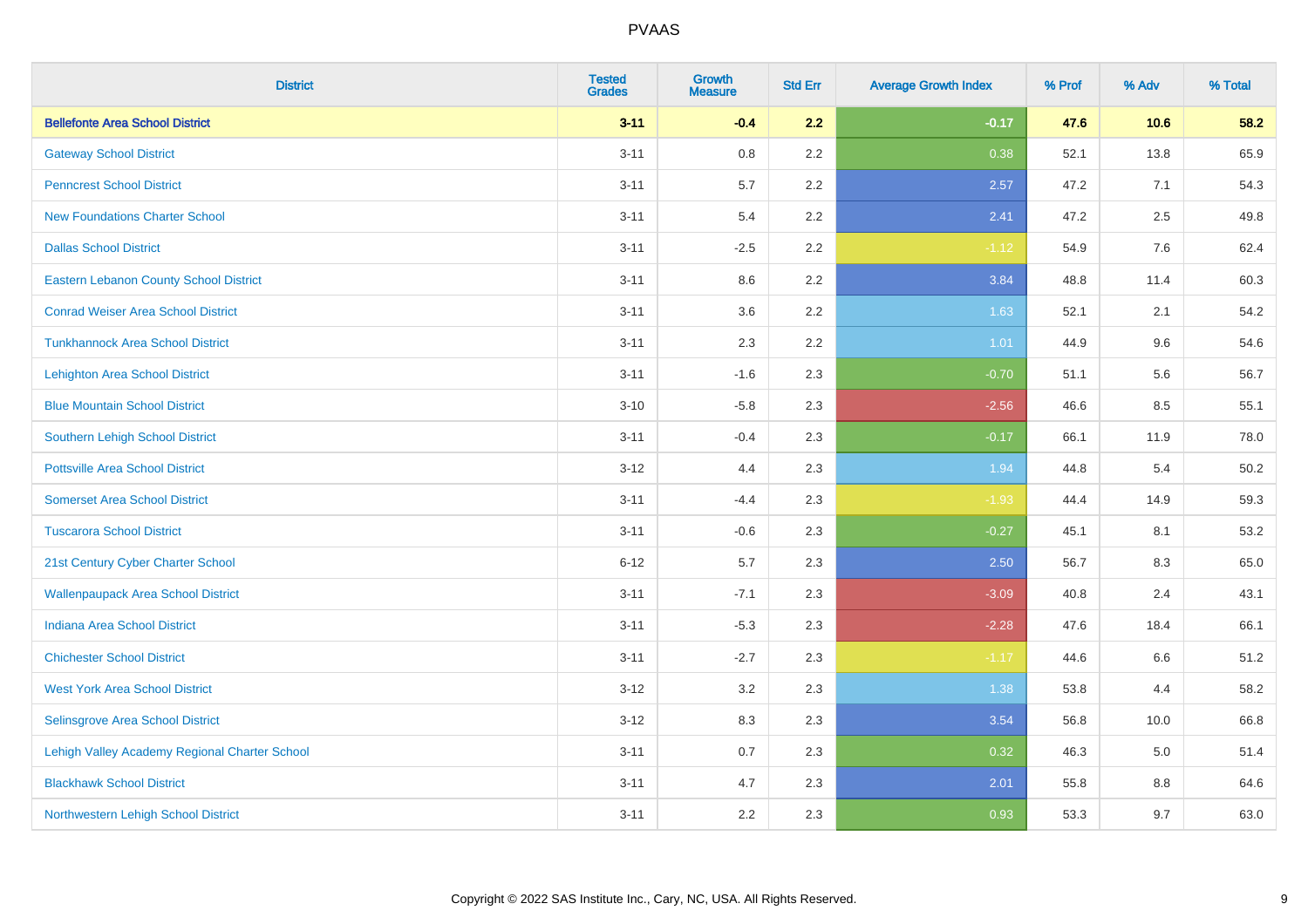| <b>District</b>                               | <b>Tested</b><br><b>Grades</b> | Growth<br><b>Measure</b> | <b>Std Err</b> | <b>Average Growth Index</b> | % Prof | % Adv   | % Total |
|-----------------------------------------------|--------------------------------|--------------------------|----------------|-----------------------------|--------|---------|---------|
| <b>Bellefonte Area School District</b>        | $3 - 11$                       | $-0.4$                   | 2.2            | $-0.17$                     | 47.6   | 10.6    | 58.2    |
| <b>Crestwood School District</b>              | $3 - 11$                       | $-0.4$                   | 2.4            | $-0.17$                     | 57.4   | 17.0    | 74.4    |
| <b>Greensburg Salem School District</b>       | $3 - 11$                       | $-4.4$                   | 2.4            | $-1.88$                     | 47.6   | 4.9     | 52.4    |
| <b>Scranton School District</b>               | $3 - 12$                       | $-2.9$                   | 2.4            | $-1.22$                     | 45.6   | 3.6     | 49.1    |
| <b>Laurel Highlands School District</b>       | $3 - 11$                       | 4.3                      | 2.4            | 1.81                        | 44.9   | 9.6     | 54.5    |
| <b>Rose Tree Media School District</b>        | $3 - 10$                       | $-25.6$                  | 2.4            | $-10.76$                    | 54.8   | 6.4     | 61.2    |
| <b>Octorara Area School District</b>          | $3 - 11$                       | 9.1                      | 2.4            | 3.82                        | 52.1   | 8.5     | 60.6    |
| <b>Wyoming Valley West School District</b>    | $3 - 11$                       | $-2.2$                   | 2.4            | $-0.91$                     | 49.4   | 3.0     | 52.4    |
| <b>Pottstown School District</b>              | $3 - 12$                       | $-4.0$                   | 2.4            | $-1.68$                     | 29.8   | 1.2     | 31.0    |
| <b>Hermitage School District</b>              | $3 - 12$                       | 3.8                      | 2.4            | 1.60                        | 57.5   | 9.3     | 66.8    |
| South Eastern School District                 | $3 - 11$                       | 0.9                      | 2.4            | 0.39                        | 54.8   | $6.6\,$ | 61.4    |
| <b>Bradford Area School District</b>          | $3 - 12$                       | $-9.3$                   | 2.4            | $-3.87$                     | 45.8   | 8.3     | 54.2    |
| <b>Wallingford-Swarthmore School District</b> | $3 - 10$                       | 0.9                      | 2.4            | 0.38                        | 64.4   | 22.7    | 87.1    |
| North Schuylkill School District              | $3 - 11$                       | $-1.0$                   | 2.4            | $-0.42$                     | 41.8   | 5.1     | 46.8    |
| <b>Mckeesport Area School District</b>        | $3 - 12$                       | 9.0                      | 2.4            | 3.72                        | 31.0   | 4.5     | 35.5    |
| <b>Donegal School District</b>                | $3-12$                         | 3.1                      | 2.4            | 1.29                        | 60.6   | 9.1     | 69.7    |
| <b>Grove City Area School District</b>        | $3 - 12$                       | 5.1                      | 2.4            | 2.09                        | 36.4   | 16.5    | 52.8    |
| <b>New Castle Area School District</b>        | $3-12$                         | $-6.4$                   | 2.4            | $-2.66$                     | 32.5   | 4.3     | 36.8    |
| <b>Wayne Highlands School District</b>        | $3 - 11$                       | 7.8                      | 2.4            | 3.23                        | 52.3   | 13.1    | 65.4    |
| Albert Gallatin Area School District          | $3 - 11$                       | $-0.8$                   | 2.4            | $-0.32$                     | 54.5   | 10.0    | 64.6    |
| <b>Marple Newtown School District</b>         | $3 - 11$                       | 2.0                      | 2.4            | 0.81                        | 57.6   | 12.8    | 70.4    |
| <b>Universal Audenried Charter School</b>     | $9 - 11$                       | $-5.8$                   | 2.4            | $-2.40$                     | 14.6   | 0.0     | 14.6    |
| <b>Ringgold School District</b>               | $3 - 11$                       | $-14.7$                  | 2.4            | $-6.04$                     | 41.5   | 7.9     | 49.4    |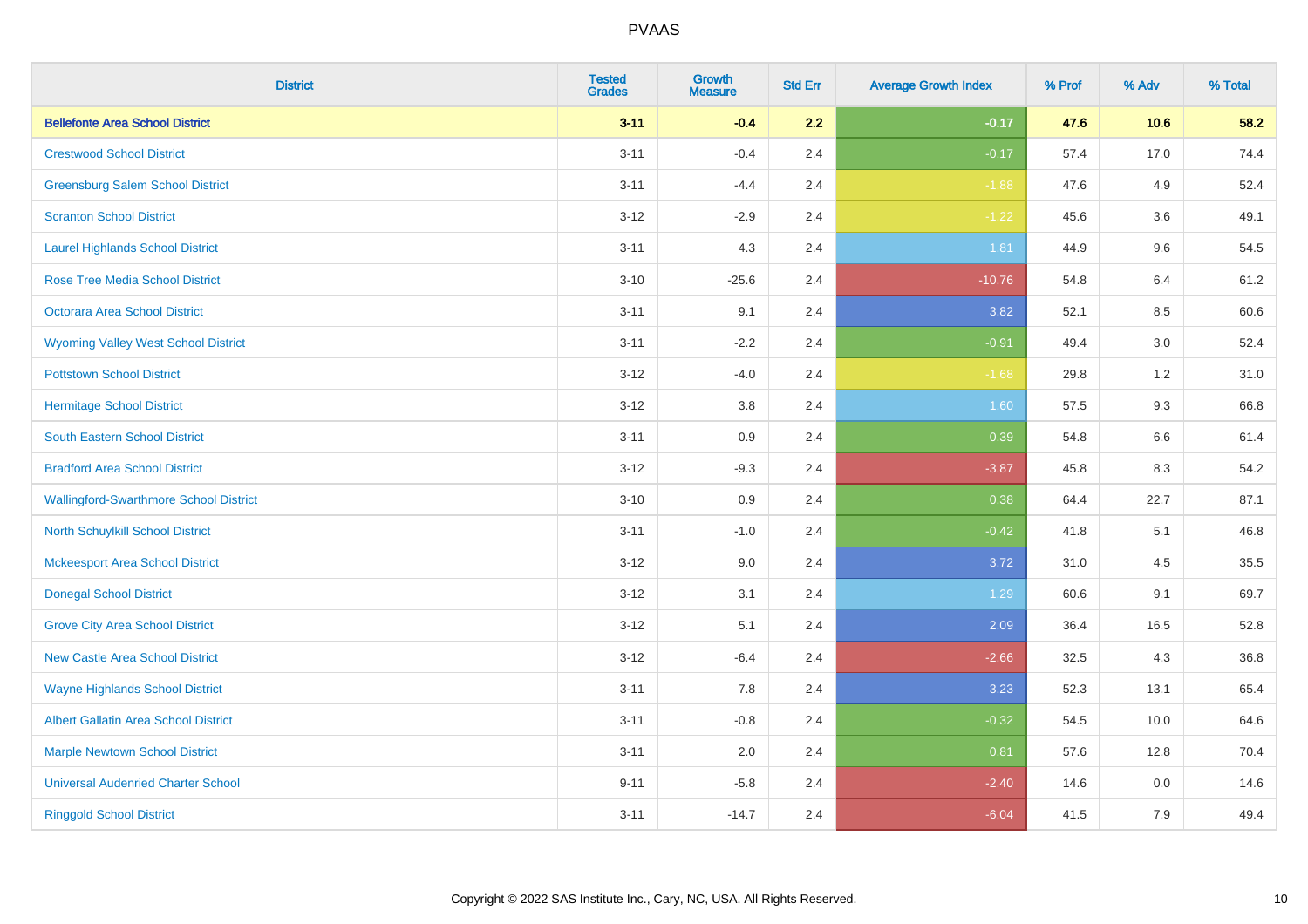| <b>District</b>                                                       | <b>Tested</b><br><b>Grades</b> | <b>Growth</b><br><b>Measure</b> | <b>Std Err</b> | <b>Average Growth Index</b> | % Prof | % Adv | % Total |
|-----------------------------------------------------------------------|--------------------------------|---------------------------------|----------------|-----------------------------|--------|-------|---------|
| <b>Bellefonte Area School District</b>                                | $3 - 11$                       | $-0.4$                          | 2.2            | $-0.17$                     | 47.6   | 10.6  | 58.2    |
| <b>Valley View School District</b>                                    | $3 - 11$                       | 18.1                            | 2.4            | 7.42                        | 53.7   | 14.7  | 68.4    |
| <b>Central Valley School District</b>                                 | $3 - 10$                       | 4.8                             | 2.4            | 1.98                        | 56.9   | 9.0   | 65.9    |
| <b>Beaver Area School District</b>                                    | $3 - 10$                       | 4.7                             | 2.4            | 1.94                        | 57.4   | 16.8  | 74.2    |
| <b>Big Spring School District</b>                                     | $3 - 11$                       | $-9.8$                          | 2.4            | $-4.00$                     | 38.6   | 8.9   | 47.5    |
| <b>Elizabeth Forward School District</b>                              | $3 - 11$                       | $-8.4$                          | 2.4            | $-3.41$                     | 51.7   | 4.0   | 55.7    |
| Northern Lebanon School District                                      | $3 - 11$                       | 0.4                             | 2.5            | 0.15                        | 28.0   | 3.0   | 31.0    |
| South Williamsport Area School District                               | $3 - 10$                       | $-5.7$                          | 2.5            | $-2.30$                     | 45.5   | 4.5   | 50.0    |
| Hamburg Area School District                                          | $3 - 11$                       | 8.9                             | 2.5            | 3.63                        | 43.5   | 8.2   | 51.7    |
| East Pennsboro Area School District                                   | $3 - 11$                       | $-4.2$                          | 2.5            | $-1.71$                     | 60.8   | 8.5   | 69.3    |
| <b>Littlestown Area School District</b>                               | $3 - 11$                       | 11.4                            | 2.5            | 4.62                        | 55.2   | 10.4  | 65.6    |
| <b>Saucon Valley School District</b>                                  | $3 - 11$                       | 14.7                            | 2.5            | 5.98                        | 48.7   | 20.2  | 69.0    |
| Esperanza Academy Charter School                                      | $4 - 11$                       | 4.0                             | 2.5            | 1.61                        | 32.4   | 0.7   | 33.1    |
| <b>Fort Leboeuf School District</b>                                   | $3 - 11$                       | 11.7                            | 2.5            | 4.73                        | 48.5   | 21.1  | 69.6    |
| <b>Milton Area School District</b>                                    | $3 - 11$                       | $-8.7$                          | 2.5            | $-3.52$                     | 45.4   | 6.9   | 52.3    |
| <b>Freeport Area School District</b>                                  | $3 - 10$                       | 9.7                             | 2.5            | 3.91                        | 57.5   | 17.8  | 75.3    |
| <b>Bucks County Technical High School</b>                             | $9 - 10$                       | $-12.0$                         | 2.5            | $-4.84$                     | 35.9   | 3.2   | 39.2    |
| Preparatory Charter School Of Mathematics, Science, Tech, And Careers | $9 - 10$                       | $-4.0$                          | 2.5            | $-1.59$                     | 15.0   | 0.0   | 15.0    |
| <b>Shikellamy School District</b>                                     | $3 - 10$                       | $-22.3$                         | 2.5            | $-8.92$                     | 33.3   | 6.1   | 39.5    |
| <b>West Perry School District</b>                                     | $3 - 11$                       | 12.5                            | 2.5            | 4.99                        | 56.6   | 8.4   | 65.0    |
| <b>Tyrone Area School District</b>                                    | $3 - 12$                       | 19.7                            | 2.5            | 7.87                        | 60.4   | 16.7  | 77.1    |
| Mifflinburg Area School District                                      | $3 - 11$                       | $-15.8$                         | 2.5            | $-6.30$                     | 42.4   | 4.0   | 46.4    |
| <b>Collegium Charter School</b>                                       | $3 - 10$                       | 5.9                             | 2.5            | 2.33                        | 38.1   | 7.9   | 46.0    |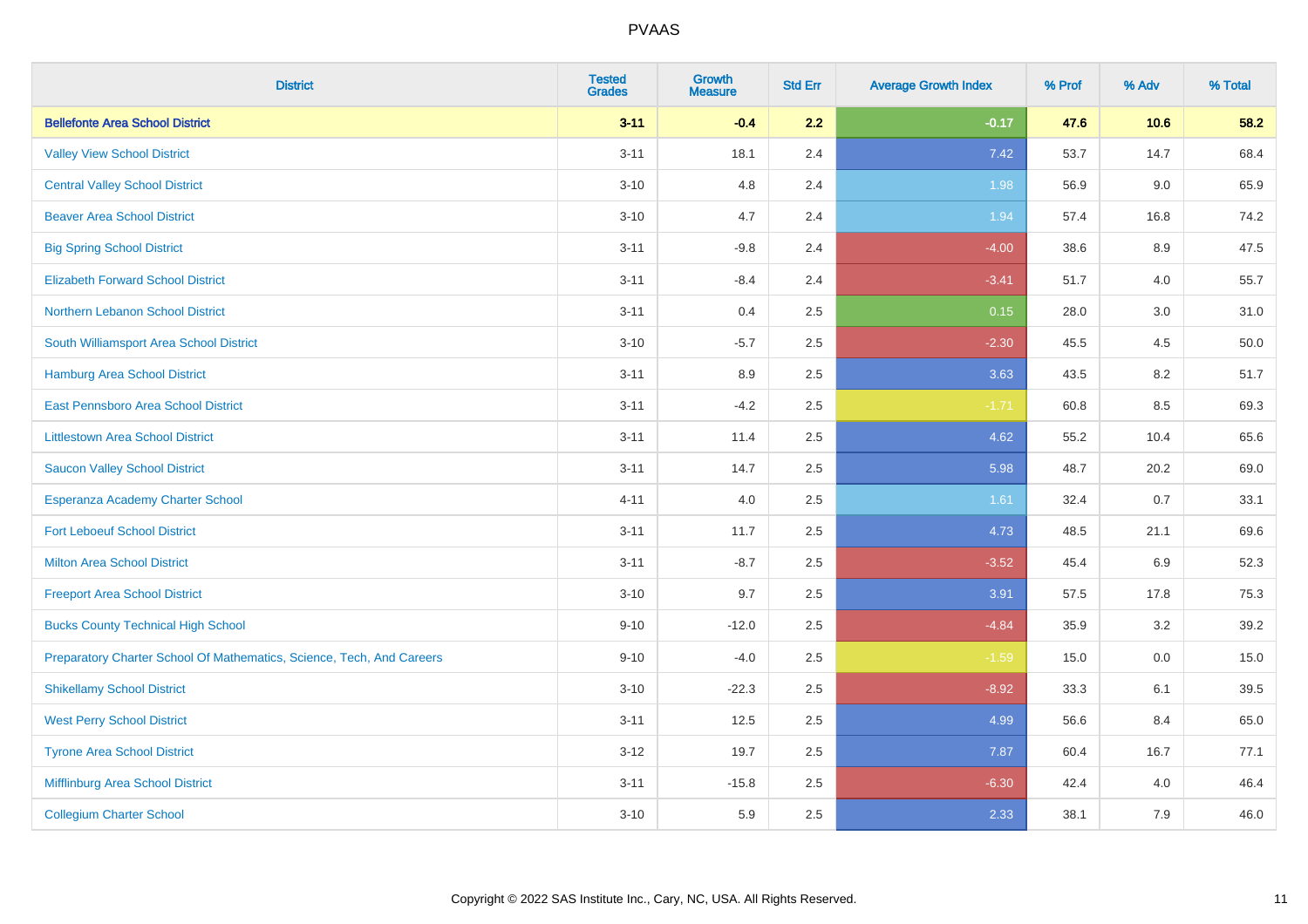| <b>District</b>                                    | <b>Tested</b><br><b>Grades</b> | <b>Growth</b><br><b>Measure</b> | <b>Std Err</b> | <b>Average Growth Index</b> | % Prof | % Adv   | % Total |
|----------------------------------------------------|--------------------------------|---------------------------------|----------------|-----------------------------|--------|---------|---------|
| <b>Bellefonte Area School District</b>             | $3 - 11$                       | $-0.4$                          | 2.2            | $-0.17$                     | 47.6   | 10.6    | 58.2    |
| <b>South Butler County School District</b>         | $3 - 10$                       | 3.9                             | 2.5            | 1.54                        | 53.1   | 16.6    | 69.7    |
| <b>Schuylkill Valley School District</b>           | $3 - 11$                       | 1.4                             | 2.5            | 0.56                        | 55.1   | 10.2    | 65.3    |
| <b>Athens Area School District</b>                 | $3 - 11$                       | 1.6                             | 2.5            | 0.64                        | 46.9   | 7.6     | 54.5    |
| <b>Tamaqua Area School District</b>                | $3 - 12$                       | $-8.2$                          | 2.5            | $-3.24$                     | 44.5   | 1.9     | 46.4    |
| <b>Slippery Rock Area School District</b>          | $3 - 11$                       | $-6.3$                          | 2.5            | $-2.51$                     | 56.2   | 9.5     | 65.7    |
| <b>Central Cambria School District</b>             | $3 - 11$                       | 3.0                             | 2.5            | 1.17                        | 56.2   | 9.7     | 66.0    |
| <b>Spring Cove School District</b>                 | $3 - 11$                       | 3.4                             | 2.5            | 1.33                        | 47.8   | 12.7    | 60.4    |
| <b>Lincoln Park Performing Arts Charter School</b> | $7 - 11$                       | 3.6                             | 2.5            | 1.42                        | 59.6   | 14.7    | 74.3    |
| <b>Montoursville Area School District</b>          | $3 - 12$                       | 10.8                            | 2.5            | 4.24                        | 44.6   | 20.1    | 64.8    |
| <b>Jersey Shore Area School District</b>           | $3 - 11$                       | 0.5                             | 2.6            | 0.21                        | 47.1   | 9.2     | 56.2    |
| <b>Agora Cyber Charter School</b>                  | $3 - 11$                       | 5.8                             | 2.6            | 2.28                        | 42.8   | 6.6     | 49.4    |
| Saint Marys Area School District                   | $3 - 11$                       | 7.8                             | 2.6            | 3.04                        | 57.0   | $8.2\,$ | 65.2    |
| <b>Penn Hills School District</b>                  | $3 - 11$                       | $-7.6$                          | 2.6            | $-2.94$                     | 33.1   | 0.7     | 33.8    |
| <b>Greater Johnstown School District</b>           | $3 - 11$                       | $-3.1$                          | 2.6            | $-1.19$                     | 26.1   | 0.0     | 26.1    |
| <b>Dauphin County Technical School</b>             | $9 - 11$                       | $-45.5$                         | 2.6            | $-17.72$                    | 14.4   | 2.5     | 16.9    |
| <b>Conneaut School District</b>                    | $3 - 12$                       | $-7.5$                          | 2.6            | $-2.91$                     | 38.4   | 7.4     | 45.8    |
| <b>Middletown Area School District</b>             | $3 - 11$                       | $-5.3$                          | 2.6            | $-2.05$                     | 46.4   | 5.3     | 51.7    |
| <b>Eastern York School District</b>                | $3 - 11$                       | 9.6                             | 2.6            | 3.71                        | 56.3   | 12.6    | 68.9    |
| <b>Berwick Area School District</b>                | $3 - 11$                       | $-9.3$                          | 2.6            | $-3.59$                     | 42.1   | 5.5     | 47.6    |
| <b>Mount Pleasant Area School District</b>         | $3 - 11$                       | $-5.0$                          | 2.6            | $-1.93$                     | 52.6   | 0.0     | 52.6    |
| <b>Wyomissing Area School District</b>             | $3 - 12$                       | 0.8                             | 2.6            | 0.33                        | 55.7   | 17.6    | 73.3    |
| <b>Lewisburg Area School District</b>              | $3 - 11$                       | $-2.7$                          | 2.6            | $-1.03$                     | 57.0   | 18.5    | 75.6    |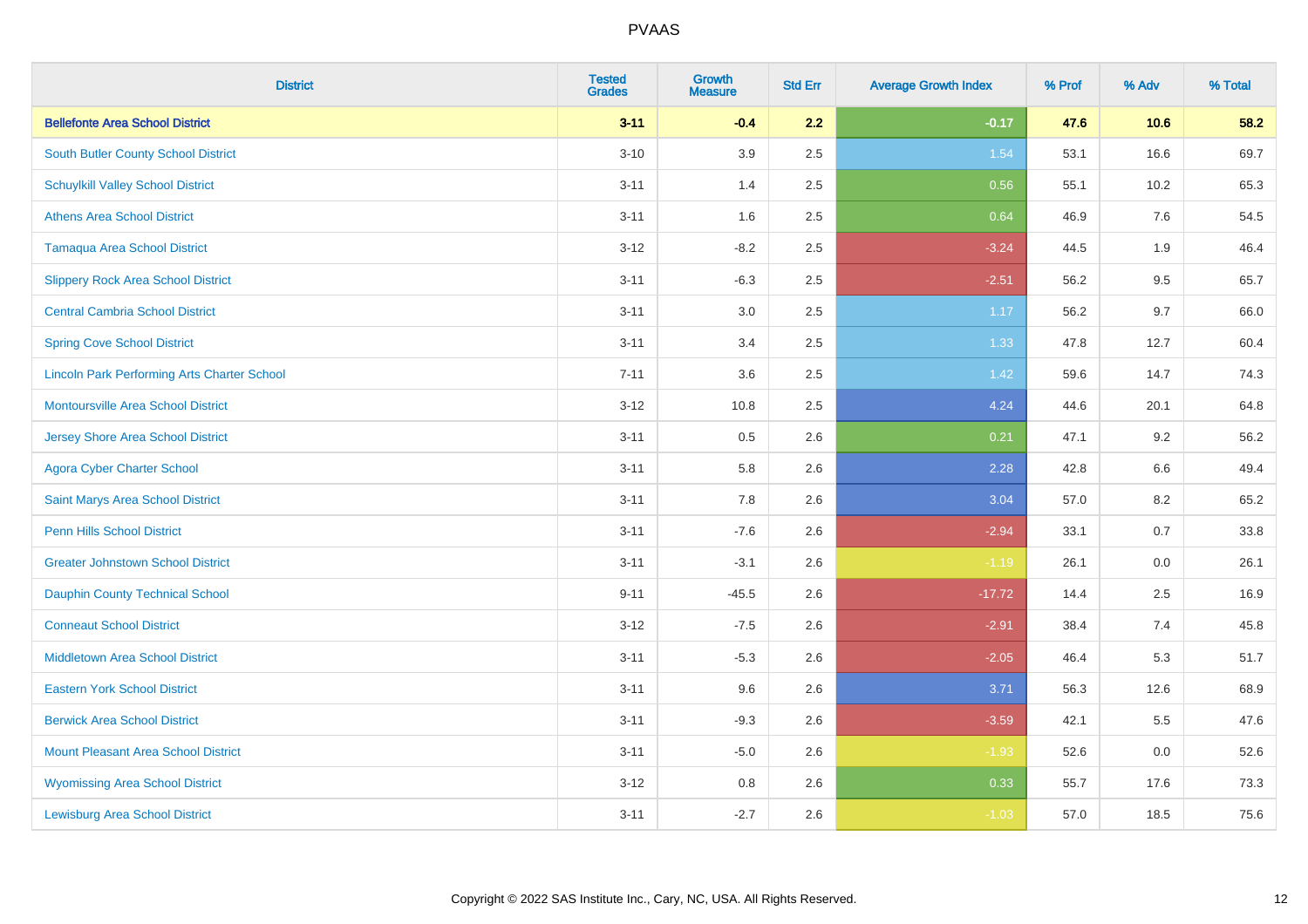| <b>District</b>                                | <b>Tested</b><br><b>Grades</b> | <b>Growth</b><br><b>Measure</b> | <b>Std Err</b> | <b>Average Growth Index</b> | % Prof | % Adv | % Total |
|------------------------------------------------|--------------------------------|---------------------------------|----------------|-----------------------------|--------|-------|---------|
| <b>Bellefonte Area School District</b>         | $3 - 11$                       | $-0.4$                          | 2.2            | $-0.17$                     | 47.6   | 10.6  | 58.2    |
| <b>Central Columbia School District</b>        | $3 - 12$                       | $-4.8$                          | 2.6            | $-1.86$                     | 53.7   | 14.8  | 68.5    |
| <b>Wilson Area School District</b>             | $3 - 11$                       | 6.0                             | 2.6            | 2.30                        | 48.7   | 8.5   | 57.2    |
| <b>Fairview School District</b>                | $3 - 11$                       | 3.4                             | 2.6            | 1.32                        | 57.2   | 17.6  | 74.8    |
| Lehigh Valley Charter High School For The Arts | $9 - 10$                       | 7.3                             | 2.6            | 2.82                        | 62.3   | 18.2  | 80.5    |
| <b>Wyoming Area School District</b>            | $3 - 10$                       | $-1.3$                          | 2.6            | $-0.50$                     | 53.8   | 10.8  | 64.6    |
| <b>Quaker Valley School District</b>           | $3 - 11$                       | $-2.8$                          | 2.6            | $-1.08$                     | 55.2   | 13.2  | 68.4    |
| <b>Sharon City School District</b>             | $3 - 11$                       | 4.9                             | 2.6            | 1.87                        | 48.2   | 5.3   | 53.4    |
| <b>Mcguffey School District</b>                | $3 - 11$                       | 2.1                             | 2.6            | 0.81                        | 57.7   | 3.1   | 60.8    |
| <b>Corry Area School District</b>              | $3 - 11$                       | $-5.3$                          | 2.6            | $-2.03$                     | 38.5   | 6.0   | 44.5    |
| <b>Woodland Hills School District</b>          | $3-12$                         | 3.2                             | 2.6            | 1.22                        | 31.4   | 3.6   | 35.0    |
| Ambridge Area School District                  | $3 - 12$                       | 9.1                             | 2.6            | 3.46                        | 50.4   | 10.7  | 61.1    |
| <b>Bedford Area School District</b>            | $3 - 11$                       | 2.5                             | 2.6            | 0.93                        | 48.5   | 10.0  | 58.5    |
| <b>Clearfield Area School District</b>         | $3 - 10$                       | $-9.4$                          | 2.6            | $-3.56$                     | 43.0   | 3.1   | 46.1    |
| <b>Keystone Oaks School District</b>           | $3 - 11$                       | 5.5                             | 2.6            | 2.07                        | 53.2   | 12.1  | 65.4    |
| <b>Danville Area School District</b>           | $3 - 11$                       | 0.4                             | 2.6            | 0.15                        | 57.4   | 18.4  | 75.7    |
| <b>Oil City Area School District</b>           | $3 - 11$                       | $-2.9$                          | 2.6            | $-1.08$                     | 44.4   | 5.8   | 50.2    |
| <b>Belle Vernon Area School District</b>       | $3 - 11$                       | 6.5                             | 2.6            | 2.44                        | 55.6   | 11.1  | 66.7    |
| <b>Titusville Area School District</b>         | $3 - 11$                       | $-13.2$                         | 2.6            | $-4.99$                     | 43.2   | 4.8   | 48.0    |
| <b>Harbor Creek School District</b>            | $3 - 11$                       | $-7.1$                          | 2.7            | $-2.67$                     | 48.8   | 15.2  | 64.0    |
| <b>City CHS</b>                                | $10 - 11$                      | 13.6                            | 2.7            | 5.12                        | 45.8   | 3.0   | 48.8    |
| Pen Argyl Area School District                 | $3 - 12$                       | 9.2                             | 2.7            | 3.46                        | 50.0   | 12.6  | 62.6    |
| <b>Forest Hills School District</b>            | $3 - 11$                       | $-7.3$                          | 2.7            | $-2.74$                     | 41.1   | 13.7  | 54.8    |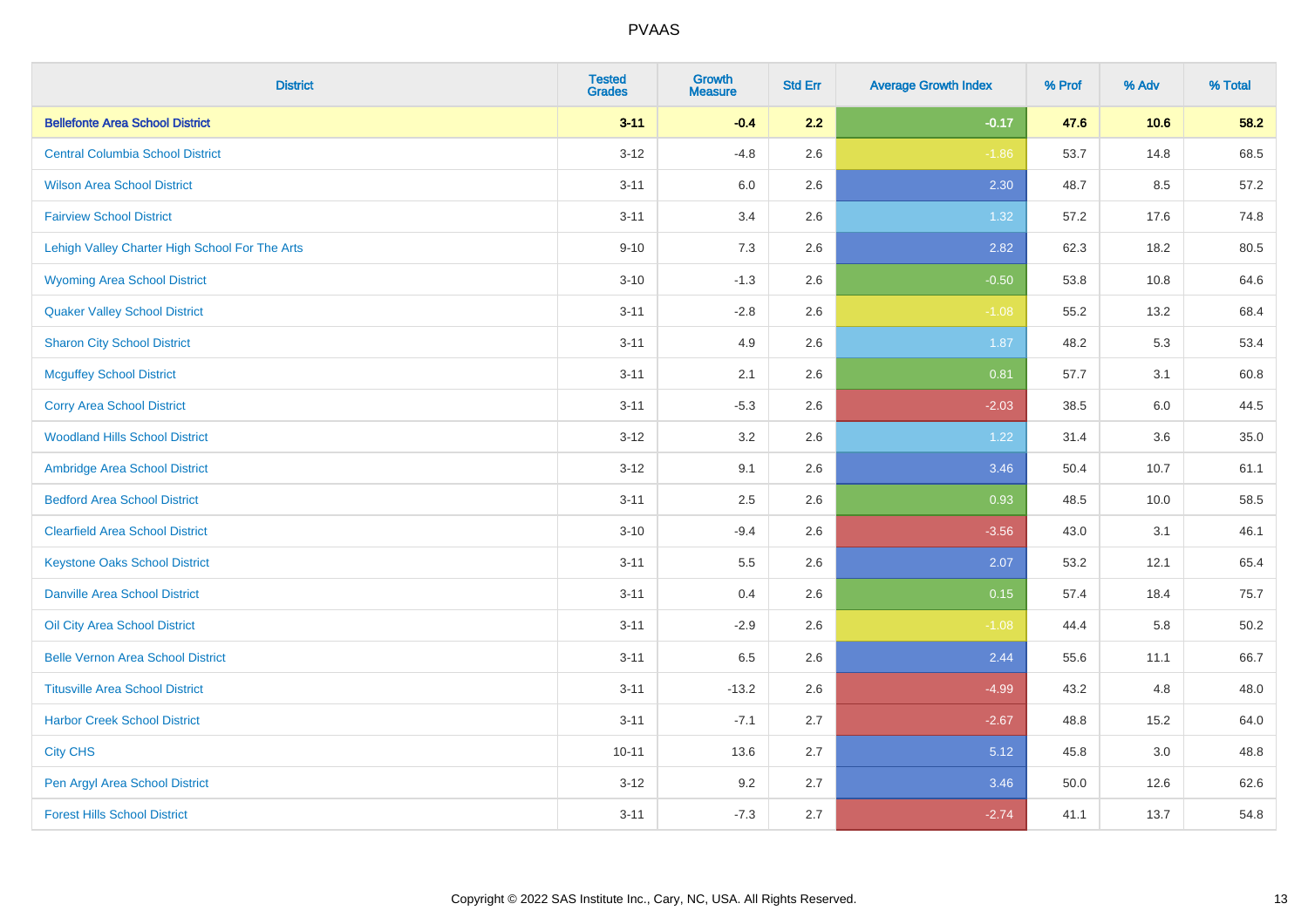| <b>District</b>                                  | <b>Tested</b><br><b>Grades</b> | <b>Growth</b><br><b>Measure</b> | <b>Std Err</b> | <b>Average Growth Index</b> | % Prof | % Adv | % Total |
|--------------------------------------------------|--------------------------------|---------------------------------|----------------|-----------------------------|--------|-------|---------|
| <b>Bellefonte Area School District</b>           | $3 - 11$                       | $-0.4$                          | 2.2            | $-0.17$                     | 47.6   | 10.6  | 58.2    |
| Jim Thorpe Area School District                  | $3 - 11$                       | $-5.8$                          | 2.7            | $-2.19$                     | 33.3   | 7.4   | 40.7    |
| <b>South Park School District</b>                | $3 - 11$                       | $-11.3$                         | 2.7            | $-4.23$                     | 53.5   | 13.7  | 67.3    |
| Penn Cambria School District                     | $3 - 11$                       | $-0.0$                          | 2.7            | $-0.01$                     | 61.5   | 7.7   | 69.2    |
| <b>Highlands School District</b>                 | $3 - 11$                       | $-7.4$                          | 2.7            | $-2.76$                     | 44.4   | 3.7   | 48.2    |
| Susquehanna Township School District             | $3 - 12$                       | $-5.8$                          | 2.7            | $-2.17$                     | 36.0   | 5.6   | 41.6    |
| <b>Deer Lakes School District</b>                | $3 - 11$                       | 17.0                            | 2.7            | 6.32                        | 61.5   | 16.4  | 77.9    |
| <b>Hopewell Area School District</b>             | $3 - 11$                       | 2.6                             | 2.7            | 0.97                        | 58.4   | 4.0   | 62.4    |
| <b>Wattsburg Area School District</b>            | $3 - 11$                       | 6.5                             | 2.7            | 2.43                        | 42.7   | 7.6   | 50.3    |
| Southern Tioga School District                   | $3 - 11$                       | $-11.5$                         | 2.7            | $-4.25$                     | 47.8   | 6.4   | 54.3    |
| <b>Brandywine Heights Area School District</b>   | $3 - 11$                       | $-4.9$                          | 2.7            | $-1.81$                     | 49.2   | 8.2   | 57.4    |
| <b>East Lycoming School District</b>             | $3 - 11$                       | $-6.0$                          | 2.7            | $-2.24$                     | 48.3   | 4.2   | 52.5    |
| <b>Annville-Cleona School District</b>           | $3 - 12$                       | $-12.1$                         | 2.7            | $-4.46$                     | 34.9   | 7.8   | 42.6    |
| <b>Midd-West School District</b>                 | $3 - 11$                       | 10.3                            | 2.7            | 3.80                        | 58.0   | 13.4  | 71.4    |
| Community Academy Of Philadelphia Charter School | $3 - 11$                       | 5.8                             | 2.7            | 2.12                        | 26.7   | 0.9   | 27.6    |
| <b>MaST Community Charter School</b>             | $3 - 10$                       | $-4.1$                          | 2.7            | $-1.52$                     | 44.0   | 9.5   | 53.4    |
| <b>Chester-Upland School District</b>            | $3 - 11$                       | $-0.3$                          | 2.7            | $-0.09$                     | 13.8   | 0.8   | 14.6    |
| <b>Yough School District</b>                     | $3 - 10$                       | $-6.6$                          | 2.7            | $-2.43$                     | 50.8   | 4.0   | 54.8    |
| Huntingdon Area School District                  | $3 - 11$                       | $-2.0$                          | 2.7            | $-0.72$                     | 36.8   | 10.3  | 47.0    |
| Northern Lehigh School District                  | $3-12$                         | $-10.4$                         | 2.7            | $-3.82$                     | 28.0   | 9.3   | 37.3    |
| <b>Lake-Lehman School District</b>               | $3 - 11$                       | 10.8                            | 2.7            | 3.93                        | 55.3   | 7.9   | 63.2    |
| <b>Bald Eagle Area School District</b>           | $3 - 11$                       | $-2.1$                          | 2.7            | $-0.75$                     | 48.4   | 9.4   | 57.7    |
| <b>Girard School District</b>                    | $3 - 11$                       | $-0.6$                          | 2.7            | $-0.22$                     | 53.9   | 15.6  | 69.6    |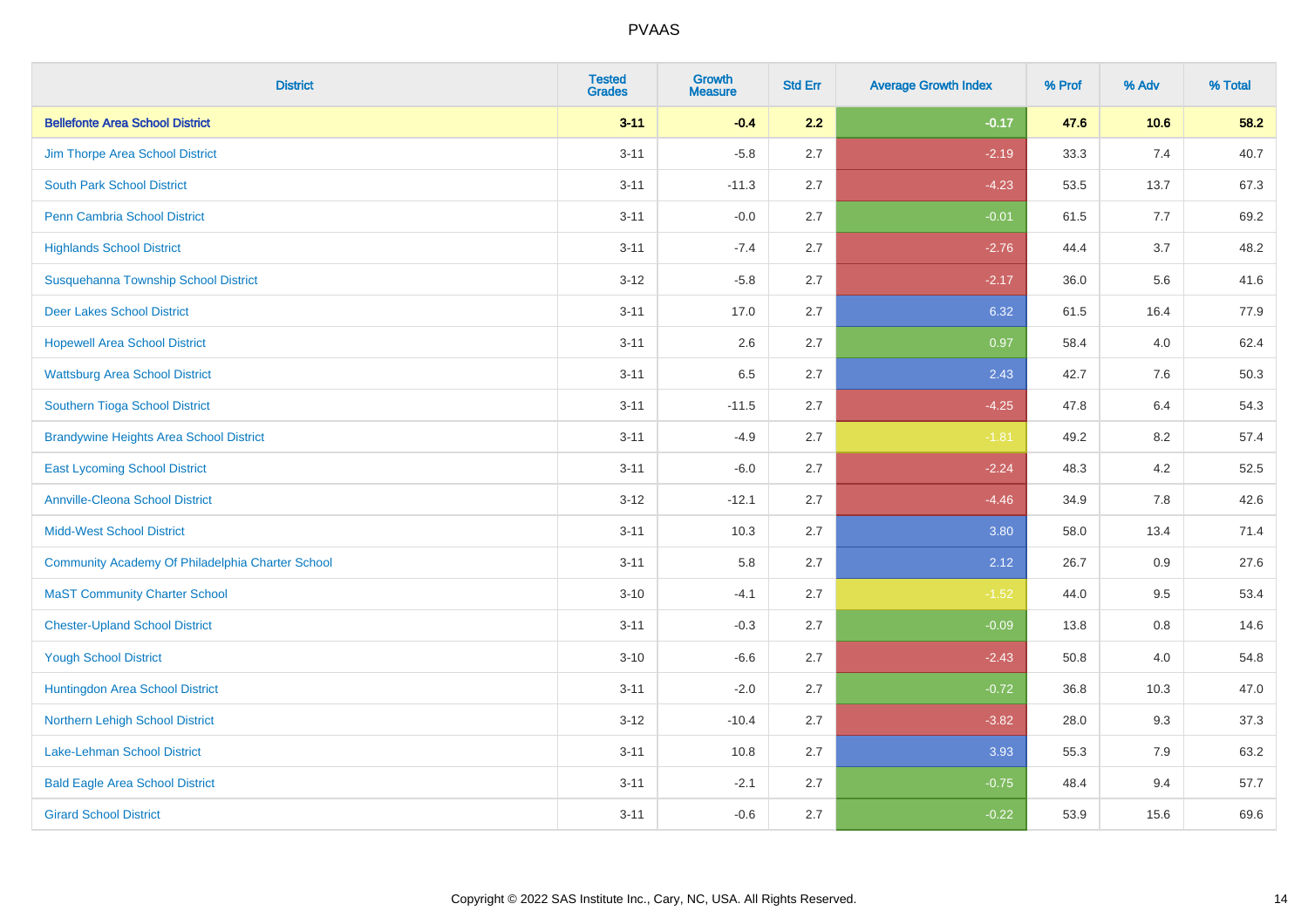| <b>District</b>                               | <b>Tested</b><br><b>Grades</b> | <b>Growth</b><br><b>Measure</b> | <b>Std Err</b> | <b>Average Growth Index</b> | % Prof | % Adv | % Total |
|-----------------------------------------------|--------------------------------|---------------------------------|----------------|-----------------------------|--------|-------|---------|
| <b>Bellefonte Area School District</b>        | $3 - 11$                       | $-0.4$                          | 2.2            | $-0.17$                     | 47.6   | 10.6  | 58.2    |
| <b>Oley Valley School District</b>            | $3 - 11$                       | $-0.4$                          | 2.8            | $-0.15$                     | 43.1   | 12.9  | 56.0    |
| <b>Washington School District</b>             | $3 - 11$                       | $-4.9$                          | 2.8            | $-1.76$                     | 30.1   | 2.4   | 32.5    |
| <b>Towanda Area School District</b>           | $3 - 11$                       | 4.0                             | 2.8            | 1.44                        | 39.4   | 6.6   | 46.0    |
| <b>Greater Nanticoke Area School District</b> | $3 - 12$                       | 11.2                            | 2.8            | 4.01                        | 38.0   | 12.4  | 50.4    |
| <b>Susquenita School District</b>             | $3 - 11$                       | $-0.1$                          | 2.8            | $-0.01$                     | 47.7   | 10.1  | 57.8    |
| <b>Lakeland School District</b>               | $3 - 11$                       | 1.1                             | 2.8            | 0.38                        | 48.6   | 3.7   | 52.3    |
| <b>Westmont Hilltop School District</b>       | $3 - 11$                       | $-4.0$                          | 2.8            | $-1.40$                     | 36.3   | 13.3  | 49.6    |
| <b>Derry Area School District</b>             | $3 - 11$                       | 13.2                            | 2.8            | 4.69                        | 60.0   | 12.5  | 72.5    |
| <b>Central Greene School District</b>         | $3 - 11$                       | $-1.6$                          | 2.8            | $-0.55$                     | 54.2   | 2.8   | 57.0    |
| Northern Tioga School District                | $3 - 12$                       | $-7.5$                          | 2.8            | $-2.64$                     | 54.0   | 1.2   | 55.2    |
| <b>Franklin Area School District</b>          | $3 - 11$                       | 6.6                             | 2.8            | 2.34                        | 48.2   | 4.5   | 52.7    |
| <b>Palisades School District</b>              | $3 - 11$                       | $-8.7$                          | 2.8            | $-3.06$                     | 53.8   | 6.7   | 60.5    |
| <b>Hanover Public School District</b>         | $3 - 11$                       | 5.2                             | 2.8            | 1.83                        | 52.2   | 14.4  | 66.7    |
| <b>Loyalsock Township School District</b>     | $3 - 12$                       | 4.2                             | 2.8            | 1.47                        | 54.3   | 2.1   | 56.4    |
| <b>Tulpehocken Area School District</b>       | $3 - 12$                       | $-13.7$                         | 2.8            | $-4.81$                     | 36.7   | 2.8   | 39.4    |
| <b>Bermudian Springs School District</b>      | $3 - 11$                       | $-5.5$                          | 2.9            | $-1.94$                     | 56.4   | 6.8   | 63.2    |
| <b>Greenville Area School District</b>        | $3 - 11$                       | 0.7                             | 2.9            | 0.26                        | 53.4   | 6.9   | 60.3    |
| <b>Tech Freire Charter School</b>             | $9 - 11$                       | 9.3                             | 2.9            | 3.26                        | 18.0   | 1.1   | 19.1    |
| <b>Richland School District</b>               | $3 - 11$                       | 6.7                             | 2.9            | 2.33                        | 62.2   | 19.2  | 81.4    |
| <b>Avon Grove Charter School</b>              | $3 - 11$                       | 9.0                             | 2.9            | 3.13                        | 58.8   | 16.7  | 75.5    |
| <b>Upper Adams School District</b>            | $3 - 11$                       | 1.3                             | 2.9            | 0.47                        | 55.2   | 8.6   | 63.8    |
| <b>General Mclane School District</b>         | $3 - 11$                       | 3.1                             | 2.9            | 1.07                        | 62.3   | 4.9   | 67.2    |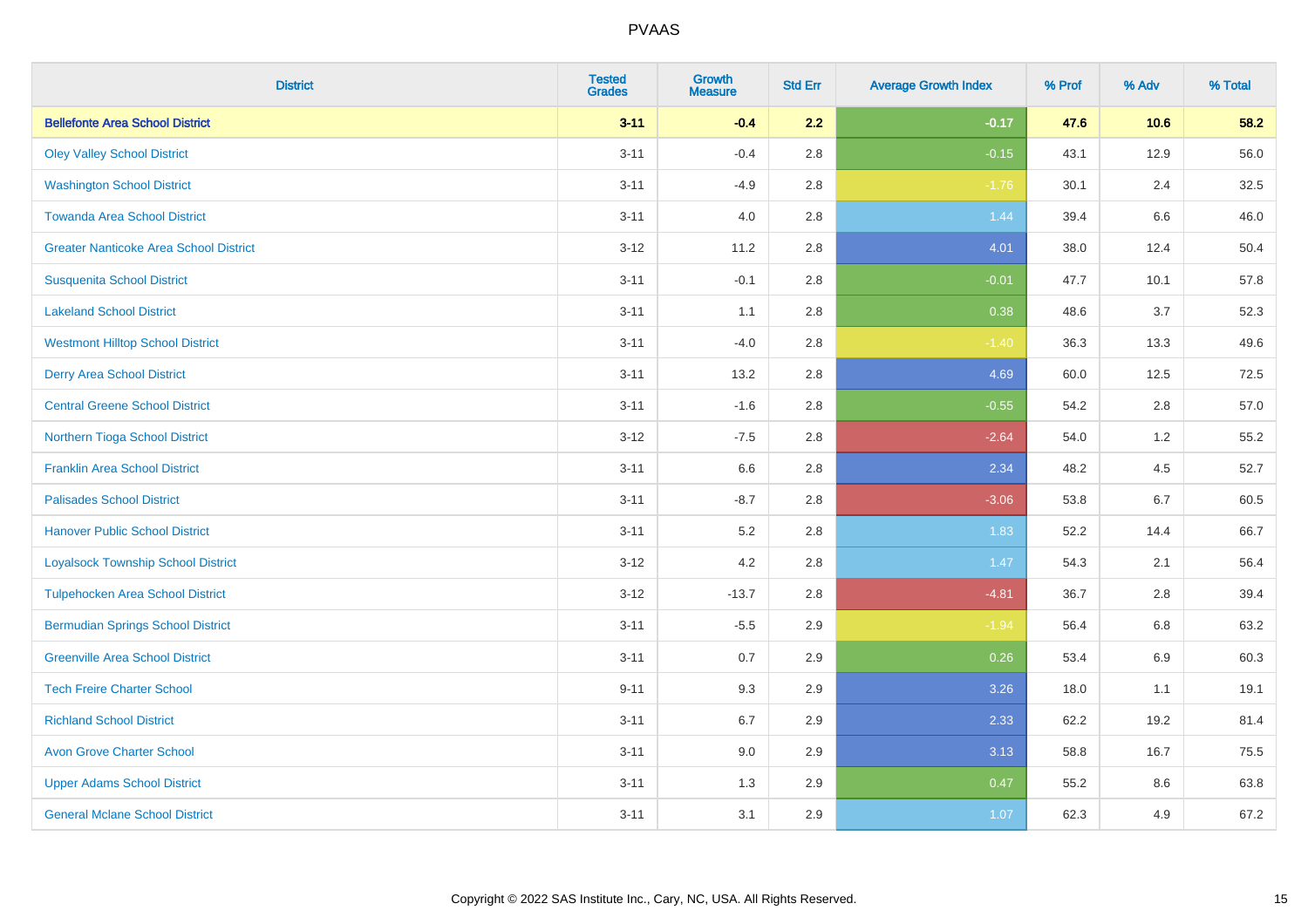| <b>District</b>                                    | <b>Tested</b><br><b>Grades</b> | <b>Growth</b><br><b>Measure</b> | <b>Std Err</b> | <b>Average Growth Index</b> | % Prof | % Adv   | % Total |
|----------------------------------------------------|--------------------------------|---------------------------------|----------------|-----------------------------|--------|---------|---------|
| <b>Bellefonte Area School District</b>             | $3 - 11$                       | $-0.4$                          | 2.2            | $-0.17$                     | 47.6   | 10.6    | 58.2    |
| <b>Punxsutawney Area School District</b>           | $3 - 11$                       | 4.2                             | 2.9            | 1.45                        | 55.0   | $5.5\,$ | 60.6    |
| Philadelphia Electrical & Tech Charter High School | $10 - 10$                      | $-0.5$                          | 2.9            | $-0.15$                     | 8.8    | 0.0     | 8.8     |
| <b>Western Wayne School District</b>               | $3 - 11$                       | 5.6                             | 2.9            | 1.93                        | 41.3   | 17.4    | 58.7    |
| <b>Pine Grove Area School District</b>             | $3 - 11$                       | $-7.7$                          | 2.9            | $-2.66$                     | 42.3   | 7.7     | 50.0    |
| <b>West Mifflin Area School District</b>           | $3 - 12$                       | $-12.3$                         | 2.9            | $-4.22$                     | 39.7   | 10.3    | 50.0    |
| <b>Neshannock Township School District</b>         | $3 - 10$                       | $-9.7$                          | 2.9            | $-3.34$                     | 62.4   | 5.6     | 67.9    |
| <b>Penns Valley Area School District</b>           | $3 - 12$                       | 14.0                            | 2.9            | 4.80                        | 41.9   | 23.1    | 65.0    |
| Philadelphia Academy Charter School                | $3 - 11$                       | $-8.9$                          | 2.9            | $-3.04$                     | 50.5   | 2.9     | 53.4    |
| <b>Chestnut Ridge School District</b>              | $3 - 12$                       | $-3.4$                          | 2.9            | $-1.17$                     | 46.6   | 5.8     | 52.4    |
| New Hope-Solebury School District                  | $3 - 11$                       | 7.5                             | 2.9            | 2.57                        | 68.2   | 22.7    | 90.9    |
| <b>Dunmore School District</b>                     | $3 - 11$                       | $-7.7$                          | 2.9            | $-2.62$                     | 34.0   | 7.2     | 41.2    |
| Karns City Area School District                    | $3 - 11$                       | $-6.0$                          | 2.9            | $-2.03$                     | 53.1   | $8.3\,$ | 61.5    |
| <b>Mid Valley School District</b>                  | $3 - 10$                       | $-1.7$                          | 3.0            | $-0.55$                     | 45.1   | $7.8\,$ | 52.9    |
| <b>Riverside School District</b>                   | $3 - 11$                       | $-3.2$                          | 3.0            | $-1.09$                     | 43.0   | 9.0     | 52.0    |
| Southern Columbia Area School District             | $3 - 11$                       | $-14.6$                         | 3.0            | $-4.92$                     | 55.0   | 4.0     | 59.0    |
| <b>Camp Hill School District</b>                   | $3 - 12$                       | 2.3                             | 3.0            | 0.78                        | 53.6   | 17.5    | 71.1    |
| <b>Charleroi School District</b>                   | $3 - 11$                       | $-2.6$                          | 3.0            | $-0.86$                     | 55.7   | 7.4     | 63.1    |
| <b>Freedom Area School District</b>                | $3 - 11$                       | $-7.1$                          | 3.0            | $-2.37$                     | 43.8   | 4.2     | 47.9    |
| <b>Palmerton Area School District</b>              | $3 - 11$                       | $-1.2$                          | 3.0            | $-0.39$                     | 57.4   | 5.0     | 62.4    |
| <b>Columbia-Montour AVTS</b>                       | $9 - 10$                       | $-12.5$                         | 3.0            | $-4.16$                     | 22.3   | 0.6     | 22.9    |
| <b>Blairsville-Saltsburg School District</b>       | $3 - 11$                       | $-8.0$                          | 3.0            | $-2.68$                     | 37.3   | 7.0     | 44.3    |
| <b>Iroquois School District</b>                    | $3 - 11$                       | 13.1                            | 3.0            | 4.35                        | 48.2   | 7.8     | 56.0    |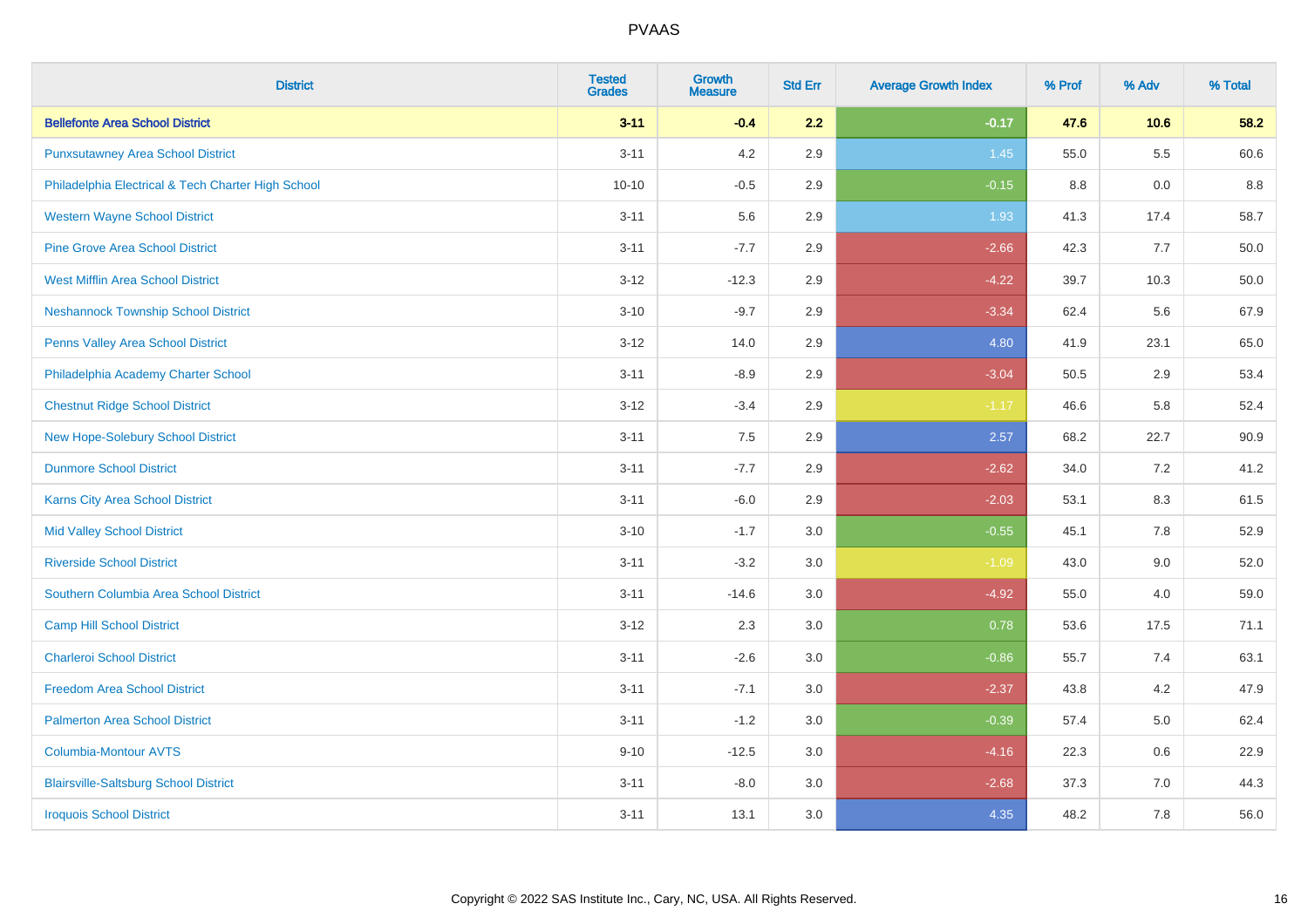| <b>District</b>                                | <b>Tested</b><br><b>Grades</b> | <b>Growth</b><br><b>Measure</b> | <b>Std Err</b> | <b>Average Growth Index</b> | % Prof | % Adv   | % Total |
|------------------------------------------------|--------------------------------|---------------------------------|----------------|-----------------------------|--------|---------|---------|
| <b>Bellefonte Area School District</b>         | $3 - 11$                       | $-0.4$                          | 2.2            | $-0.17$                     | 47.6   | 10.6    | 58.2    |
| Catasauqua Area School District                | $3 - 12$                       | $-12.1$                         | 3.0            | $-4.00$                     | 36.8   | 7.6     | 44.3    |
| <b>Wellsboro Area School District</b>          | $3 - 11$                       | $-12.4$                         | 3.0            | $-4.11$                     | 49.2   | 11.9    | 61.1    |
| <b>Wilmington Area School District</b>         | $3 - 11$                       | 7.5                             | 3.0            | 2.48                        | 55.1   | 5.1     | 60.2    |
| <b>Bloomsburg Area School District</b>         | $3 - 10$                       | 0.7                             | 3.0            | 0.23                        | 55.9   | 11.8    | 67.6    |
| <b>Riverside Beaver County School District</b> | $3 - 11$                       | $-14.0$                         | 3.0            | $-4.64$                     | 49.4   | 8.8     | 58.2    |
| <b>Montrose Area School District</b>           | $3 - 10$                       | $-5.5$                          | 3.0            | $-1.82$                     | 46.7   | 5.4     | 52.2    |
| <b>Cranberry Area School District</b>          | $3 - 12$                       | 9.2                             | 3.0            | 3.04                        | 47.5   | 10.2    | 57.6    |
| <b>Brookville Area School District</b>         | $3 - 11$                       | 6.9                             | 3.0            | 2.30                        | 55.2   | 15.6    | 70.8    |
| <b>Warrior Run School District</b>             | $3 - 11$                       | 4.6                             | 3.0            | 1.51                        | 40.9   | 8.1     | 49.0    |
| <b>Forest City Regional School District</b>    | $3 - 12$                       | $-6.0$                          | 3.0            | $-1.96$                     | 44.1   | 0.0     | 44.1    |
| <b>Tacony Academy Charter School</b>           | $3 - 11$                       | $-14.7$                         | 3.0            | $-4.82$                     | 22.4   | 1.8     | 24.1    |
| Perseus House Charter School Of Excellence     | $6 - 11$                       | $-5.2$                          | 3.0            | $-1.72$                     | 16.5   | $0.0\,$ | 16.5    |
| Mastery Charter School - Shoemaker Campus      | $7 - 10$                       | 4.1                             | 3.0            | 1.34                        | 20.9   | 3.3     | 24.2    |
| <b>Brentwood Borough School District</b>       | $3 - 11$                       | $-5.3$                          | 3.0            | $-1.72$                     | 52.0   | 6.1     | 58.2    |
| <b>Burrell School District</b>                 | $3 - 11$                       | 4.5                             | 3.1            | 1.48                        | 58.5   | 13.8    | 72.3    |
| <b>North East School District</b>              | $3 - 11$                       | $-9.3$                          | 3.1            | $-3.02$                     | 62.6   | 14.4    | 77.0    |
| <b>Mohawk Area School District</b>             | $3 - 11$                       | $-7.5$                          | 3.1            | $-2.45$                     | 49.4   | 11.0    | 60.4    |
| <b>Mount Carmel Area School District</b>       | $3 - 11$                       | $-0.6$                          | 3.1            | $-0.18$                     | 45.3   | 2.1     | 47.4    |
| <b>Ligonier Valley School District</b>         | $3 - 11$                       | 4.2                             | 3.1            | 1.34                        | 59.1   | 10.3    | 69.5    |
| <b>Unionville-Chadds Ford School District</b>  | $3 - 11$                       | 17.1                            | 3.1            | 5.51                        | 68.1   | 13.2    | 81.3    |
| <b>Mount Union Area School District</b>        | $3 - 10$                       | $-6.1$                          | 3.1            | $-1.97$                     | 32.2   | 3.4     | 35.6    |
| <b>Marion Center Area School District</b>      | $3 - 10$                       | $-12.0$                         | 3.1            | $-3.87$                     | 33.7   | 1.1     | 34.8    |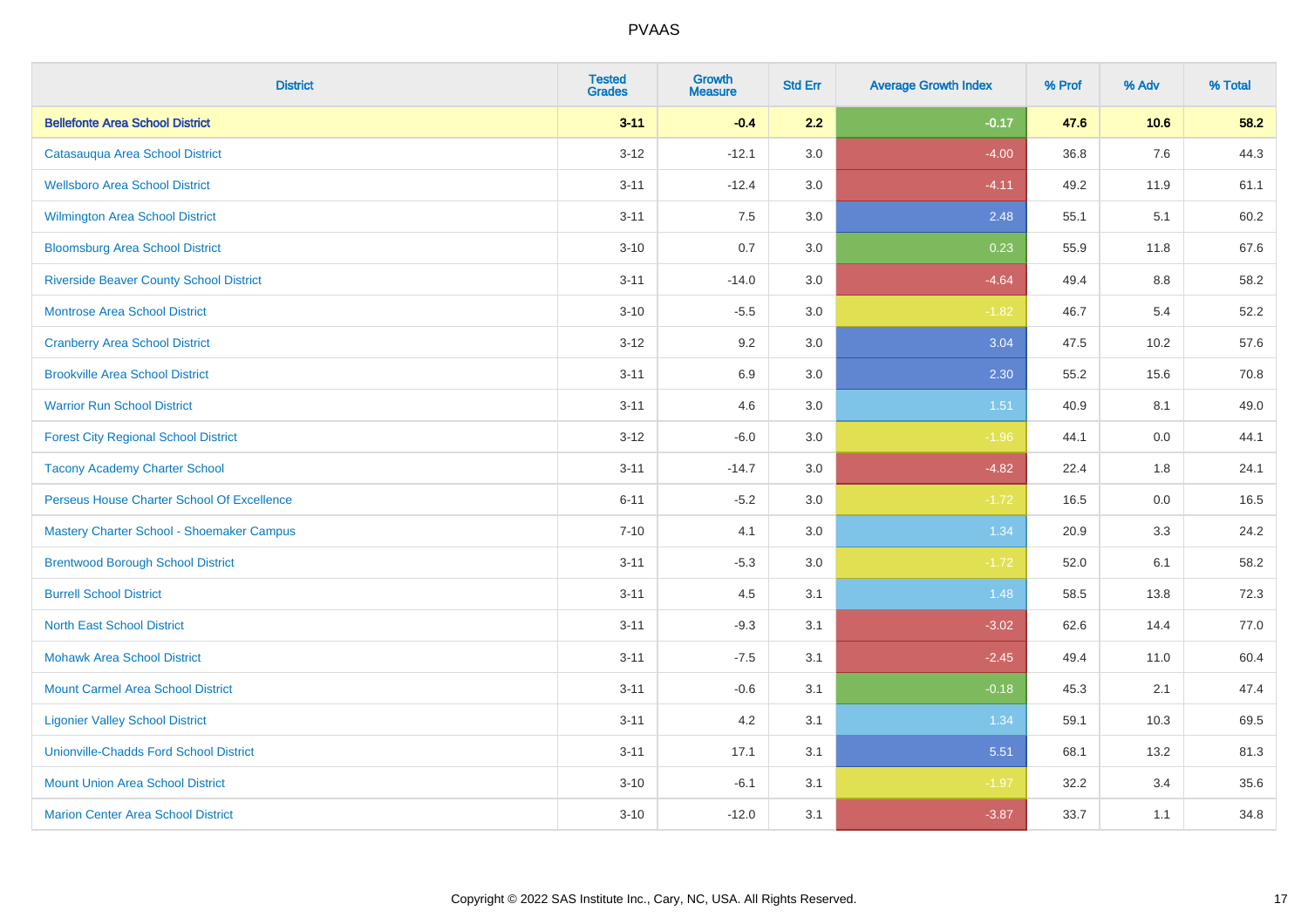| <b>District</b>                                   | <b>Tested</b><br><b>Grades</b> | Growth<br><b>Measure</b> | <b>Std Err</b> | <b>Average Growth Index</b> | % Prof | % Adv   | % Total |
|---------------------------------------------------|--------------------------------|--------------------------|----------------|-----------------------------|--------|---------|---------|
| <b>Bellefonte Area School District</b>            | $3 - 11$                       | $-0.4$                   | 2.2            | $-0.17$                     | 47.6   | 10.6    | 58.2    |
| <b>Laurel School District</b>                     | $3 - 11$                       | 1.8                      | 3.1            | 0.59                        | 70.1   | 2.3     | 72.4    |
| Cambria Heights School District                   | $3 - 10$                       | $-4.1$                   | 3.1            | $-1.32$                     | 51.0   | 6.0     | 57.0    |
| <b>Executive Education Academy Charter School</b> | $3 - 10$                       | $-6.5$                   | 3.1            | $-2.08$                     | 23.7   | $2.2\,$ | 25.8    |
| <b>Avonworth School District</b>                  | $3 - 10$                       | $-12.6$                  | 3.1            | $-4.01$                     | 59.8   | 4.6     | 64.4    |
| <b>New Brighton Area School District</b>          | $3 - 11$                       | 4.6                      | 3.1            | 1.47                        | 60.9   | 5.8     | 66.7    |
| Schuylkill Haven Area School District             | $3 - 11$                       | $-15.3$                  | 3.1            | $-4.87$                     | 49.7   | 2.4     | 52.1    |
| <b>Kane Area School District</b>                  | $3 - 10$                       | $-3.7$                   | 3.2            | $-1.17$                     | 39.5   | 9.9     | 49.4    |
| <b>Bellwood-Antis School District</b>             | $3 - 10$                       | $-1.2$                   | 3.2            | $-0.39$                     | 55.1   | 10.1    | 65.2    |
| <b>Canton Area School District</b>                | $3 - 11$                       | $-5.5$                   | 3.2            | $-1.75$                     | 40.7   | 2.3     | 43.0    |
| <b>Wilkes-Barre Area School District</b>          | $3 - 11$                       | 0.1                      | 3.2            | 0.02                        | 35.5   | 5.4     | 40.9    |
| <b>Upper Dauphin Area School District</b>         | $3 - 11$                       | $-6.3$                   | 3.2            | $-1.98$                     | 37.4   | 4.8     | 42.2    |
| <b>Uniontown Area School District</b>             | $3 - 11$                       | 6.0                      | $3.2\,$        | 1.87                        | 62.4   | 5.9     | 68.2    |
| <b>Pequea Valley School District</b>              | $3 - 11$                       | $-5.8$                   | 3.2            | $-1.80$                     | 39.8   | 9.1     | 48.9    |
| <b>Line Mountain School District</b>              | $3 - 11$                       | 4.1                      | 3.2            | 1.27                        | 52.9   | 9.2     | 62.1    |
| <b>Windber Area School District</b>               | $3 - 11$                       | $-7.2$                   | 3.2            | $-2.24$                     | 55.4   | 7.2     | 62.6    |
| <b>Kutztown Area School District</b>              | $3 - 12$                       | $-0.2$                   | 3.2            | $-0.05$                     | 55.4   | 13.3    | 68.7    |
| <b>Springfield Township School District</b>       | $3 - 11$                       | $-18.9$                  | 3.2            | $-5.88$                     | 62.6   | 3.6     | 66.3    |
| South Allegheny School District                   | $3 - 11$                       | $-8.8$                   | 3.2            | $-2.70$                     | 40.5   | 0.0     | 40.5    |
| <b>Bentworth School District</b>                  | $3 - 11$                       | 5.7                      | 3.2            | 1.75                        | 44.2   | 19.5    | 63.6    |
| Southern Huntingdon County School District        | $3 - 11$                       | $-12.9$                  | 3.2            | $-3.98$                     | 32.5   | 2.5     | 35.0    |
| <b>MaST Community Charter School II</b>           | $3 - 10$                       | 4.4                      | 3.2            | 1.37                        | 28.4   | 3.4     | 31.8    |
| <b>Ellwood City Area School District</b>          | $3 - 11$                       | $-4.2$                   | 3.2            | $-1.29$                     | 54.1   | 14.1    | 68.2    |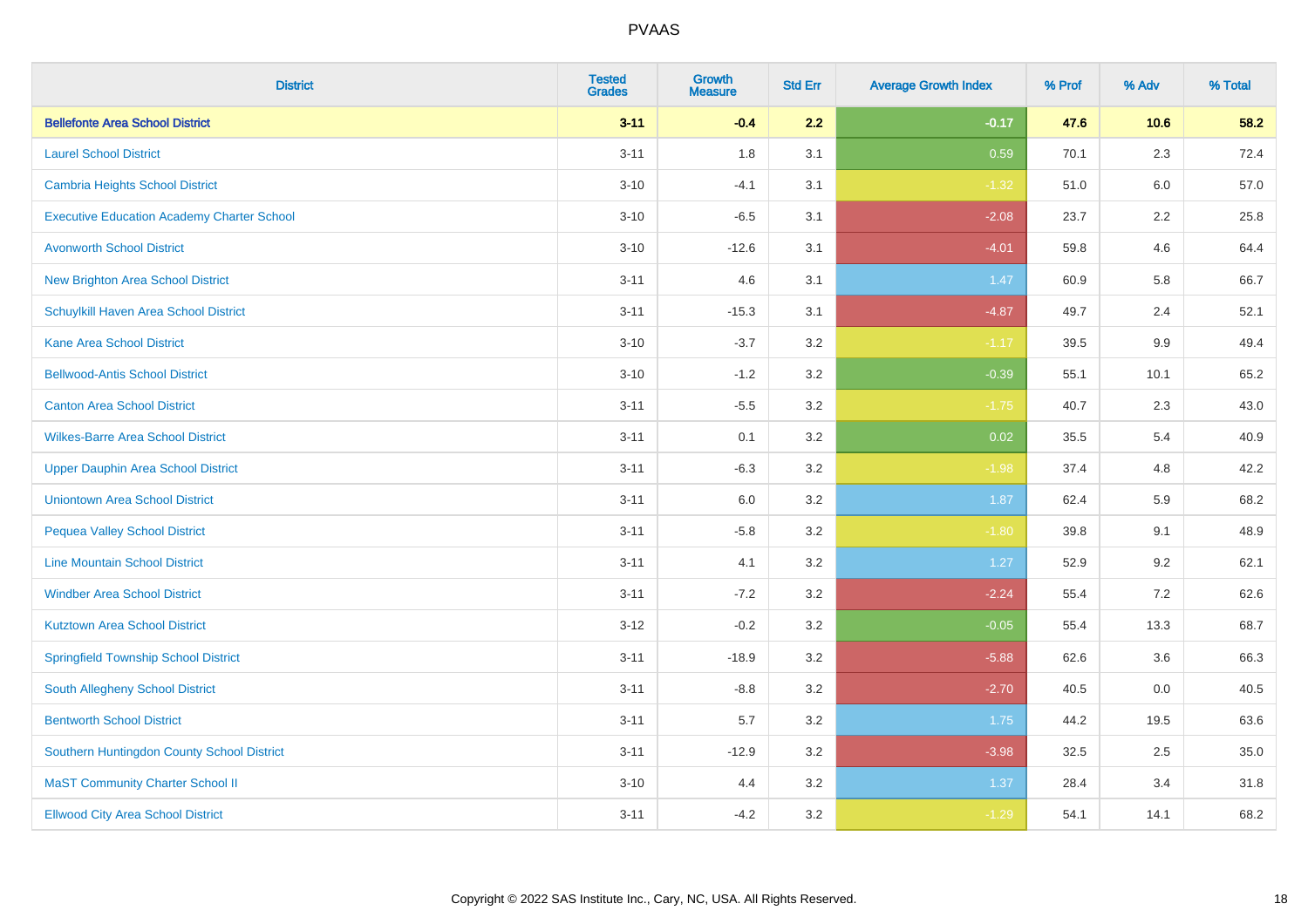| <b>District</b>                              | <b>Tested</b><br><b>Grades</b> | <b>Growth</b><br><b>Measure</b> | <b>Std Err</b> | <b>Average Growth Index</b> | % Prof | % Adv | % Total |
|----------------------------------------------|--------------------------------|---------------------------------|----------------|-----------------------------|--------|-------|---------|
| <b>Bellefonte Area School District</b>       | $3 - 11$                       | $-0.4$                          | 2.2            | $-0.17$                     | 47.6   | 10.6  | 58.2    |
| Renaissance Academy Charter School           | $3 - 11$                       | 8.3                             | 3.3            | 2.54                        | 45.6   | 22.8  | 68.4    |
| <b>Elk Lake School District</b>              | $3 - 11$                       | $-4.0$                          | 3.3            | $-1.23$                     | 46.2   | 3.3   | 49.4    |
| <b>Panther Valley School District</b>        | $3 - 12$                       | $-0.6$                          | 3.3            | $-0.19$                     | 47.9   | 4.3   | 52.1    |
| <b>Carlynton School District</b>             | $3 - 11$                       | 7.3                             | 3.3            | 2.22                        | 41.0   | 10.5  | 51.6    |
| Shenango Area School District                | $3 - 11$                       | $-2.6$                          | 3.3            | $-0.79$                     | 50.6   | 13.9  | 64.6    |
| <b>Big Beaver Falls Area School District</b> | $3 - 11$                       | $-3.9$                          | 3.3            | $-1.18$                     | 34.1   | 3.5   | 37.6    |
| <b>Wyalusing Area School District</b>        | $3 - 12$                       | 8.8                             | 3.3            | 2.68                        | 54.6   | 11.7  | 66.2    |
| <b>Northern Cambria School District</b>      | $3 - 11$                       | 10.0                            | 3.3            | 3.04                        | 47.4   | 5.1   | 52.6    |
| <b>Keystone School District</b>              | $3 - 11$                       | 3.1                             | 3.3            | 0.94                        | 50.6   | 6.5   | 57.1    |
| <b>Bethlehem-Center School District</b>      | $3 - 10$                       | 8.1                             | 3.3            | 2.46                        | 35.1   | 1.4   | 36.5    |
| <b>Moniteau School District</b>              | $3 - 11$                       | $-11.8$                         | 3.3            | $-3.56$                     | 50.0   | 6.3   | 56.3    |
| <b>Carmichaels Area School District</b>      | $3 - 10$                       | $-9.3$                          | 3.3            | $-2.81$                     | 35.1   | 1.4   | 36.5    |
| <b>Mercer Area School District</b>           | $3 - 11$                       | $-0.2$                          | 3.3            | $-0.06$                     | 56.0   | 8.0   | 64.0    |
| <b>Carbondale Area School District</b>       | $3 - 10$                       | 7.4                             | 3.3            | 2.25                        | 56.6   | 2.6   | 59.2    |
| <b>KIPP Dubois Charter School</b>            | $9 - 10$                       | 4.7                             | 3.3            | 1.40                        | 31.0   | 1.4   | 32.4    |
| Philipsburg-Osceola Area School District     | $3 - 11$                       | $-24.8$                         | 3.3            | $-7.43$                     | 19.7   | 2.6   | 22.4    |
| South Side Area School District              | $3 - 11$                       | $-1.6$                          | 3.3            | $-0.48$                     | 50.0   | 6.8   | 56.8    |
| <b>East Allegheny School District</b>        | $3 - 11$                       | $-6.3$                          | 3.3            | $-1.87$                     | 31.9   | 9.7   | 41.7    |
| Conemaugh Township Area School District      | $3 - 12$                       | $-3.7$                          | 3.4            | $-1.09$                     | 53.8   | 17.6  | 71.4    |
| <b>North Pocono School District</b>          | $3 - 11$                       | $-2.3$                          | 3.4            | $-0.68$                     | 52.0   | 16.4  | 68.5    |
| <b>Everett Area School District</b>          | $3 - 11$                       | $5.0\,$                         | 3.4            | 1.47                        | 60.5   | 1.3   | 61.8    |
| <b>Troy Area School District</b>             | $3 - 10$                       | $-4.3$                          | 3.4            | $-1.26$                     | 43.2   | 5.7   | 48.9    |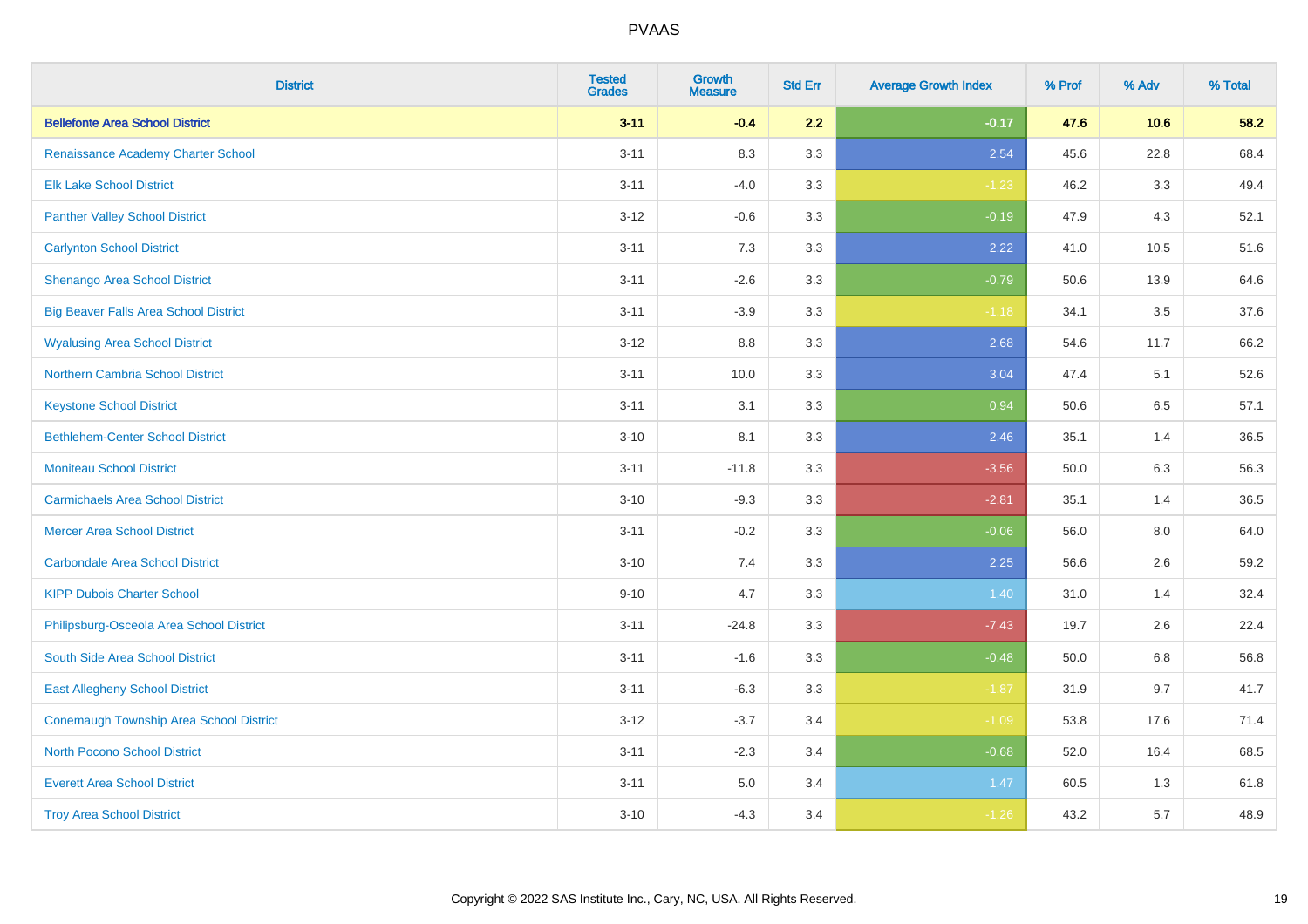| <b>District</b>                           | <b>Tested</b><br><b>Grades</b> | <b>Growth</b><br><b>Measure</b> | <b>Std Err</b> | <b>Average Growth Index</b> | % Prof | % Adv   | % Total  |
|-------------------------------------------|--------------------------------|---------------------------------|----------------|-----------------------------|--------|---------|----------|
| <b>Bellefonte Area School District</b>    | $3 - 11$                       | $-0.4$                          | 2.2            | $-0.17$                     | 47.6   | 10.6    | 58.2     |
| <b>Fairfield Area School District</b>     | $3 - 11$                       | $-5.6$                          | 3.4            | $-1.66$                     | 57.9   | 4.0     | 61.8     |
| <b>Bristol Borough School District</b>    | $3 - 12$                       | $-4.3$                          | 3.4            | $-1.27$                     | 39.7   | 1.3     | 41.0     |
| <b>Reynolds School District</b>           | $3 - 10$                       | 0.5                             | 3.4            | 0.16                        | 52.1   | 7.0     | 59.2     |
| <b>Burgettstown Area School District</b>  | $3 - 11$                       | $-2.1$                          | 3.4            | $-0.62$                     | 50.0   | 1.4     | 51.4     |
| <b>Redbank Valley School District</b>     | $3 - 11$                       | $-9.5$                          | 3.4            | $-2.77$                     | 31.5   | 4.9     | 36.4     |
| <b>Old Forge School District</b>          | $3 - 12$                       | $-5.9$                          | 3.4            | $-1.73$                     | 52.9   | 7.1     | 60.0     |
| <b>United School District</b>             | $3 - 11$                       | 2.1                             | 3.4            | 0.63                        | 60.3   | 6.6     | 66.9     |
| <b>Steel Valley School District</b>       | $3 - 11$                       | 6.5                             | 3.4            | 1.89                        | 50.7   | 5.6     | 56.3     |
| Mastery Charter School - Hardy Williams   | $3 - 11$                       | 11.4                            | 3.4            | 3.33                        | 44.3   | 5.7     | $50.0\,$ |
| <b>Williams Valley School District</b>    | $3 - 11$                       | $-7.3$                          | 3.4            | $-2.13$                     | 23.2   | 0.0     | 23.2     |
| <b>Moshannon Valley School District</b>   | $3 - 10$                       | $-7.0$                          | 3.4            | $-2.01$                     | 48.5   | 0.0     | 48.5     |
| Maritime Academy Charter School           | $3 - 10$                       | $-11.4$                         | 3.5            | $-3.29$                     | 15.2   | 0.0     | 15.2     |
| <b>Central Fulton School District</b>     | $3 - 11$                       | $-0.5$                          | 3.5            | $-0.14$                     | 51.4   | $8.6\,$ | 60.0     |
| <b>Newport School District</b>            | $3 - 12$                       | 1.4                             | 3.5            | 0.41                        | 51.5   | 10.3    | 61.8     |
| <b>Steelton-Highspire School District</b> | $3 - 11$                       | $-11.8$                         | 3.5            | $-3.40$                     | 14.5   | 0.0     | 14.5     |
| <b>North Star School District</b>         | $3 - 11$                       | $-8.7$                          | 3.5            | $-2.51$                     | 47.8   | 6.0     | 53.7     |
| <b>Columbia Borough School District</b>   | $3 - 12$                       | $-3.1$                          | 3.5            | $-0.89$                     | 29.5   | 1.9     | 31.4     |
| Pennsylvania Virtual Charter School       | $3 - 11$                       | 11.8                            | 3.5            | 3.37                        | 56.5   | 11.1    | 67.6     |
| Lackawanna Trail School District          | $3 - 10$                       | $-21.7$                         | 3.5            | $-6.20$                     | 38.5   | 1.5     | 40.0     |
| <b>Sayre Area School District</b>         | $3 - 11$                       | 11.2                            | 3.5            | 3.20                        | 52.2   | 7.5     | 59.7     |
| <b>Northwestern School District</b>       | $3 - 11$                       | $-24.9$                         | 3.5            | $-7.13$                     | 42.6   | 2.9     | 45.6     |
| Multicultural Academy Charter School      | $9 - 11$                       | 9.5                             | 3.5            | 2.69                        | 22.0   | 0.0     | 22.0     |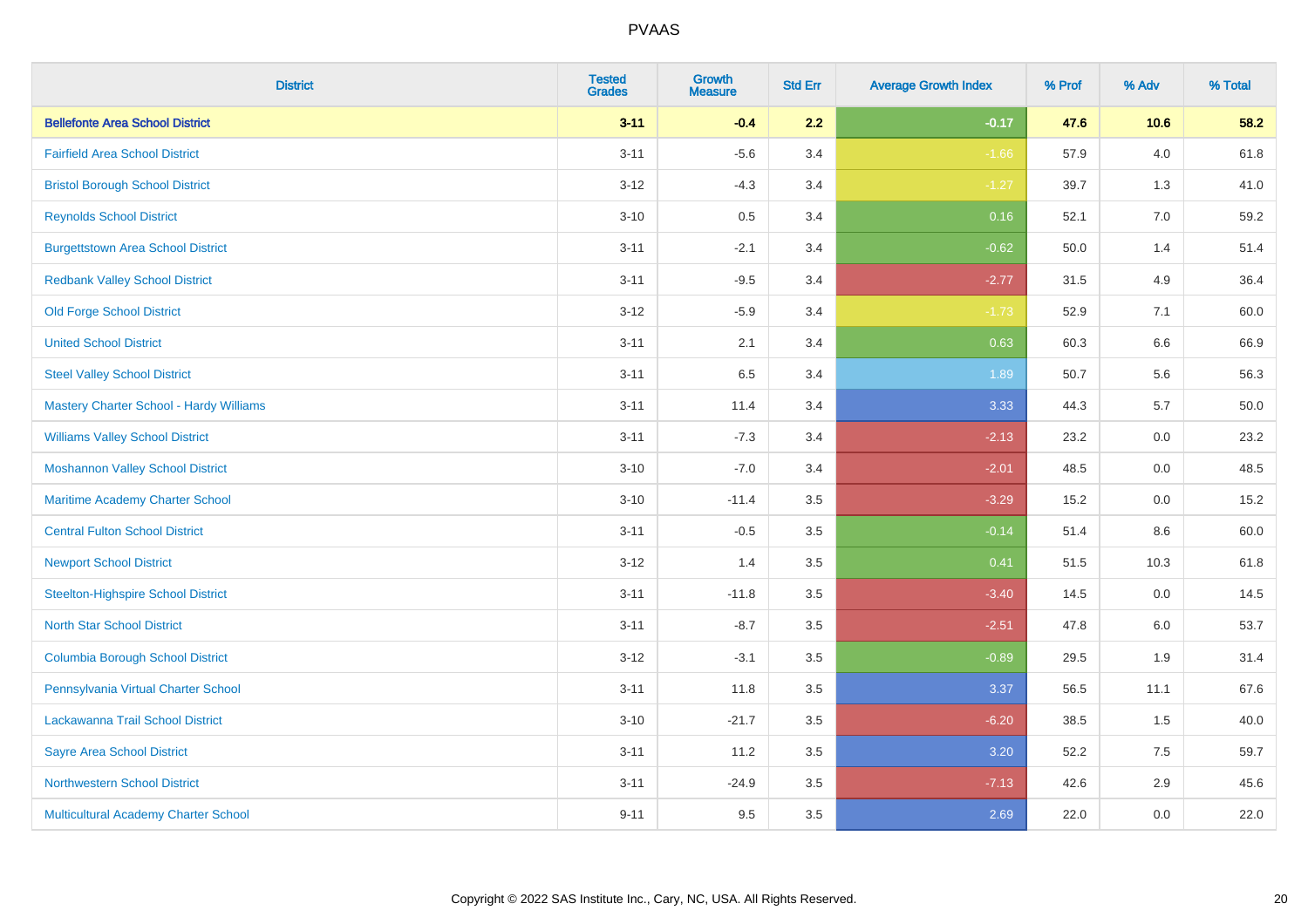| <b>District</b>                                | <b>Tested</b><br><b>Grades</b> | <b>Growth</b><br><b>Measure</b> | <b>Std Err</b> | <b>Average Growth Index</b> | % Prof | % Adv   | % Total |
|------------------------------------------------|--------------------------------|---------------------------------|----------------|-----------------------------|--------|---------|---------|
| <b>Bellefonte Area School District</b>         | $3 - 11$                       | $-0.4$                          | 2.2            | $-0.17$                     | 47.6   | 10.6    | 58.2    |
| Juniata Valley School District                 | $3 - 11$                       | $-3.9$                          | 3.5            | $-1.10$                     | 44.4   | $3.5\,$ | 47.8    |
| <b>Sharpsville Area School District</b>        | $3 - 11$                       | $-1.4$                          | 3.5            | $-0.40$                     | 55.2   | 13.4    | 68.7    |
| <b>Mountain View School District</b>           | $3 - 11$                       | 20.9                            | 3.5            | 5.91                        | 57.8   | 20.3    | 78.1    |
| <b>Purchase Line School District</b>           | $3-12$                         | 1.7                             | 3.5            | 0.47                        | 43.1   | 5.4     | 48.5    |
| <b>Chartiers-Houston School District</b>       | $3 - 10$                       | $-8.6$                          | 3.5            | $-2.41$                     | 59.7   | 4.5     | 64.2    |
| <b>Union City Area School District</b>         | $3 - 12$                       | $-10.2$                         | 3.6            | $-2.87$                     | 42.9   | 3.2     | 46.0    |
| <b>Carbon Career &amp; Technical Institute</b> | $9 - 11$                       | $-5.7$                          | 3.6            | $-1.59$                     | 34.5   | 1.2     | 35.7    |
| <b>Southmoreland School District</b>           | $3 - 11$                       | $-8.3$                          | 3.6            | $-2.32$                     | 56.8   | 7.2     | 64.0    |
| <b>Brockway Area School District</b>           | $3 - 11$                       | 0.6                             | 3.6            | 0.16                        | 49.2   | 7.7     | 56.9    |
| Portage Area School District                   | $3 - 10$                       | $-8.1$                          | 3.6            | $-2.26$                     | 40.6   | 9.4     | 50.0    |
| <b>Salisbury Township School District</b>      | $3 - 11$                       | 6.3                             | 3.6            | 1.77                        | 46.2   | 6.6     | 52.8    |
| Propel Charter School - Braddock Hills         | $3 - 11$                       | $-13.6$                         | 3.6            | $-3.81$                     | 9.7    | 1.6     | 11.3    |
| <b>Lawrence County CTC</b>                     | $10 - 11$                      | $-21.7$                         | 3.6            | $-6.05$                     | 19.8   | $0.0\,$ | 19.8    |
| <b>Homer-Center School District</b>            | $3 - 11$                       | 9.7                             | 3.6            | 2.70                        | 45.1   | 17.2    | 62.3    |
| <b>Montgomery Area School District</b>         | $3 - 11$                       | 10.7                            | 3.6            | 2.96                        | 48.7   | 12.4    | 61.1    |
| Northern Bedford County School District        | $3 - 11$                       | 16.5                            | 3.6            | 4.58                        | 51.7   | 20.0    | 71.7    |
| <b>Mahanoy Area School District</b>            | $3 - 10$                       | $-9.0$                          | 3.6            | $-2.49$                     | 26.2   | 1.6     | 27.9    |
| <b>Blue Ridge School District</b>              | $3 - 11$                       | $-0.5$                          | 3.6            | $-0.12$                     | 44.6   | 3.1     | 47.7    |
| California Area School District                | $3 - 10$                       | $-7.3$                          | 3.6            | $-2.02$                     | 42.6   | 9.8     | 52.5    |
| <b>Port Allegany School District</b>           | $3 - 11$                       | 4.4                             | 3.6            | 1.21                        | 28.1   | 9.4     | 37.5    |
| <b>School Lane Charter School</b>              | $3 - 11$                       | 12.4                            | 3.6            | 3.43                        | 59.1   | 9.8     | 68.9    |
| <b>Northgate School District</b>               | $3 - 11$                       | 6.3                             | 3.6            | 1.73                        | 53.3   | 16.7    | 70.0    |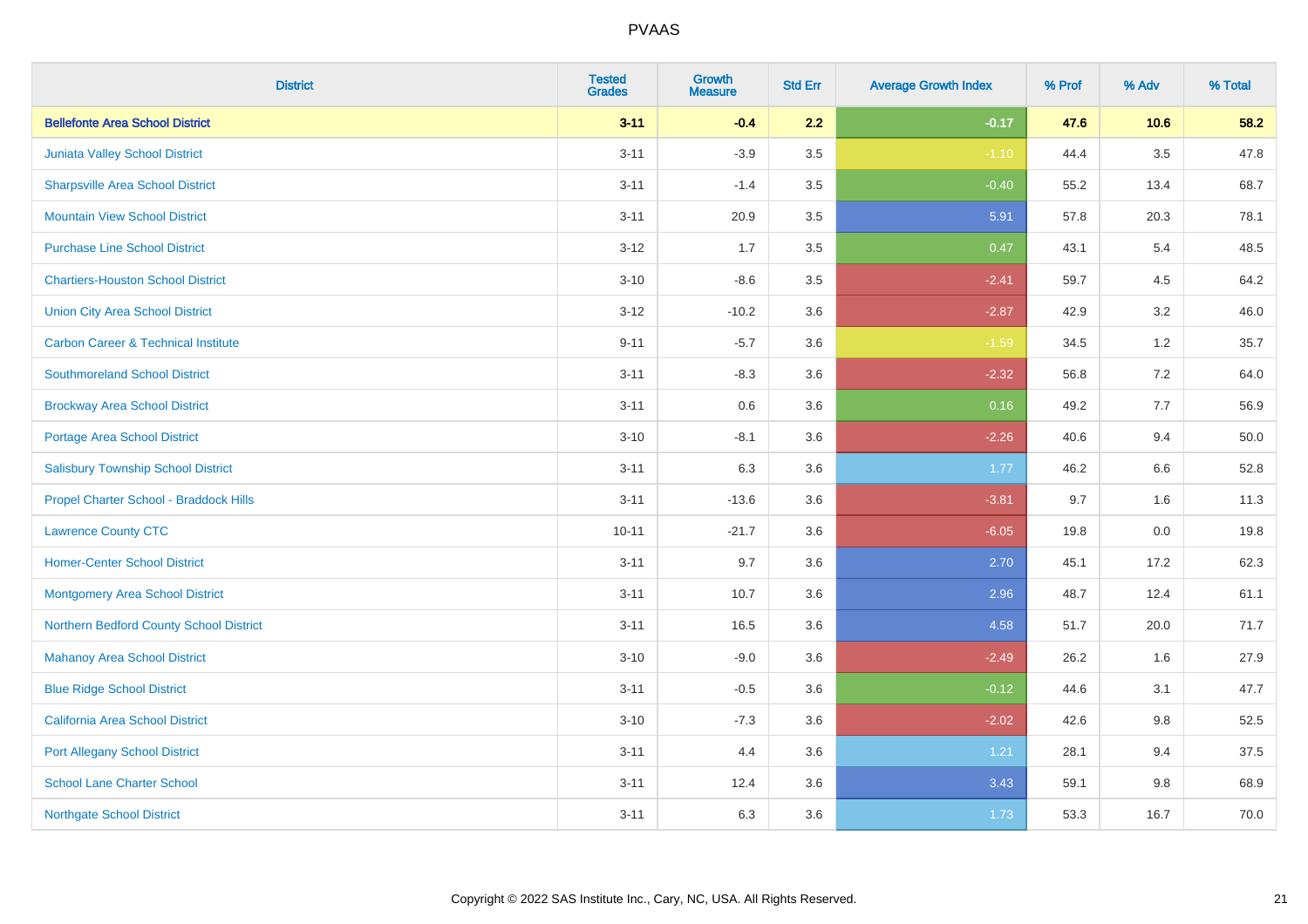| <b>District</b>                                 | <b>Tested</b><br><b>Grades</b> | Growth<br><b>Measure</b> | <b>Std Err</b> | <b>Average Growth Index</b> | % Prof | % Adv   | % Total |
|-------------------------------------------------|--------------------------------|--------------------------|----------------|-----------------------------|--------|---------|---------|
| <b>Bellefonte Area School District</b>          | $3 - 11$                       | $-0.4$                   | 2.2            | $-0.17$                     | 47.6   | 10.6    | 58.2    |
| <b>Westinghouse Arts Academy Charter School</b> | $9 - 10$                       | $-0.7$                   | 3.6            | $-0.19$                     | 59.2   | 8.4     | 67.6    |
| <b>Frazier School District</b>                  | $3 - 11$                       | $-17.2$                  | 3.7            | $-4.70$                     | 37.1   | 1.6     | 38.7    |
| <b>Muncy School District</b>                    | $3 - 11$                       | $-8.1$                   | 3.7            | $-2.21$                     | 42.0   | $3.8\,$ | 45.8    |
| <b>Valley Grove School District</b>             | $3 - 10$                       | $-3.7$                   | 3.7            | $-1.01$                     | 51.2   | 6.1     | 57.3    |
| <b>Sto-Rox School District</b>                  | $3 - 10$                       | 6.6                      | 3.7            | 1.80                        | 13.4   | 0.0     | 13.4    |
| <b>Minersville Area School District</b>         | $3 - 11$                       | $-14.4$                  | 3.7            | $-3.90$                     | 39.3   | 3.3     | 42.6    |
| <b>Clairton City School District</b>            | $3 - 11$                       | 3.5                      | 3.7            | 0.95                        | 13.4   | 0.0     | 13.4    |
| <b>Glendale School District</b>                 | $3 - 10$                       | $-0.9$                   | 3.7            | $-0.24$                     | 50.0   | 5.4     | 55.4    |
| <b>Lakeview School District</b>                 | $3 - 11$                       | $-0.9$                   | 3.7            | $-0.24$                     | 60.3   | 3.2     | 63.5    |
| <b>Innovative Arts Academy Charter School</b>   | $6 - 11$                       | $-9.1$                   | 3.7            | $-2.44$                     | 9.5    | 0.0     | 9.5     |
| <b>Apollo-Ridge School District</b>             | $3 - 12$                       | $-4.7$                   | 3.7            | $-1.24$                     | 50.0   | 10.0    | 60.0    |
| <b>Tussey Mountain School District</b>          | $3 - 12$                       | 1.5                      | 3.7            | 0.40                        | 38.6   | 1.8     | 40.4    |
| <b>Coudersport Area School District</b>         | $3 - 11$                       | 7.7                      | 3.7            | 2.06                        | 55.7   | 8.2     | 63.9    |
| <b>Penns Manor Area School District</b>         | $3 - 12$                       | $-17.0$                  | 3.7            | $-4.52$                     | 29.7   | 3.1     | 32.8    |
| <b>Riverview School District</b>                | $3 - 11$                       | $-4.6$                   | 3.8            | $-1.20$                     | 57.9   | 15.8    | 73.7    |
| <b>Fort Cherry School District</b>              | $3 - 10$                       | $-5.9$                   | 3.8            | $-1.56$                     | 55.2   | 5.2     | 60.3    |
| Millersburg Area School District                | $3 - 11$                       | $6.2\,$                  | 3.8            | 1.63                        | 51.8   | 7.4     | 59.3    |
| <b>West Middlesex Area School District</b>      | $3 - 10$                       | $-8.4$                   | 3.8            | $-2.21$                     | 34.9   | 2.8     | 37.6    |
| <b>Antietam School District</b>                 | $3 - 10$                       | $-4.3$                   | $3.8\,$        | $-1.13$                     | 36.4   | 5.4     | 41.8    |
| New Kensington-Arnold School District           | $3 - 11$                       | $-0.4$                   | 3.8            | $-0.10$                     | 40.7   | 3.7     | 44.4    |
| Northwest Area School District                  | $3 - 10$                       | $-10.0$                  | 3.8            | $-2.59$                     | 34.6   | 7.3     | 41.8    |
| Jeannette City School District                  | $3 - 11$                       | $-4.3$                   | 3.8            | $-1.13$                     | 46.7   | 7.5     | 54.2    |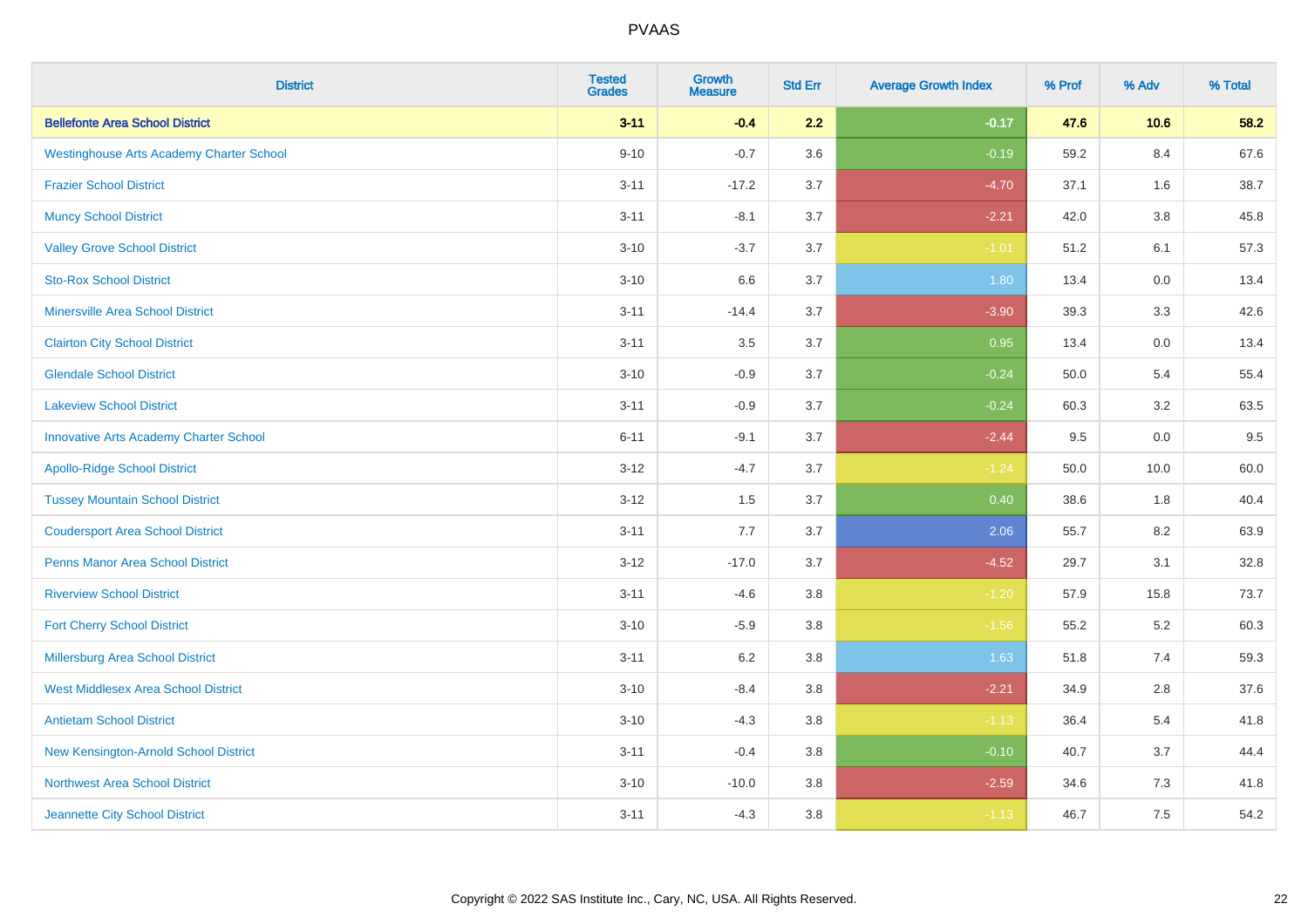| <b>District</b>                                 | <b>Tested</b><br><b>Grades</b> | <b>Growth</b><br><b>Measure</b> | <b>Std Err</b> | <b>Average Growth Index</b> | % Prof | % Adv | % Total |
|-------------------------------------------------|--------------------------------|---------------------------------|----------------|-----------------------------|--------|-------|---------|
| <b>Bellefonte Area School District</b>          | $3 - 11$                       | $-0.4$                          | 2.2            | $-0.17$                     | 47.6   | 10.6  | 58.2    |
| <b>West Branch Area School District</b>         | $3 - 11$                       | 0.2                             | 3.8            | 0.05                        | 47.2   | 1.9   | 49.1    |
| <b>Greenwood School District</b>                | $3 - 11$                       | 15.9                            | 3.9            | 4.11                        | 50.0   | 25.0  | 75.0    |
| <b>Halifax Area School District</b>             | $3 - 11$                       | 4.7                             | 3.9            | 1.22                        | 61.5   | 9.6   | 71.2    |
| Jefferson County-Dubois AVTS                    | $9 - 11$                       | $-16.2$                         | 3.9            | $-4.16$                     | 23.0   | 0.0   | 23.0    |
| Johnsonburg Area School District                | $3 - 11$                       | $-14.1$                         | 3.9            | $-3.62$                     | 54.0   | 4.6   | 58.6    |
| <b>Smethport Area School District</b>           | $3-12$                         | 0.6                             | 3.9            | 0.15                        | 37.0   | 1.8   | 38.9    |
| <b>Shenandoah Valley School District</b>        | $3 - 11$                       | 9.7                             | 3.9            | 2.49                        | 28.3   | 5.0   | 33.3    |
| <b>Allegheny Valley School District</b>         | $3 - 11$                       | 8.5                             | 3.9            | 2.17                        | 53.1   | 12.2  | 65.3    |
| <b>Brownsville Area School District</b>         | $3 - 12$                       | $-7.2$                          | 3.9            | $-1.83$                     | 34.4   | 6.1   | 40.5    |
| <b>Propel Charter School-Montour</b>            | $3 - 10$                       | $-10.7$                         | 3.9            | $-2.71$                     | 13.7   | 0.0   | 13.7    |
| Meyersdale Area School District                 | $3 - 11$                       | 4.2                             | 4.0            | 1.07                        | 43.1   | 6.9   | 50.0    |
| <b>Northeast Bradford School District</b>       | $3 - 10$                       | $-3.1$                          | 4.0            | $-0.78$                     | 33.9   | 3.4   | 37.3    |
| <b>Claysburg-Kimmel School District</b>         | $3 - 11$                       | $-5.7$                          | 4.0            | $-1.42$                     | 42.9   | 8.2   | 51.0    |
| <b>Achievement House Charter School</b>         | $7 - 11$                       | $-0.7$                          | 4.0            | $-0.17$                     | 32.5   | 2.6   | 35.1    |
| Leechburg Area School District                  | $3 - 11$                       | 4.4                             | 4.0            | 1.09                        | 47.8   | 19.6  | 67.4    |
| <b>Ridgway Area School District</b>             | $3 - 11$                       | $-14.5$                         | 4.1            | $-3.56$                     | 49.0   | 9.8   | 58.8    |
| <b>Tri-Valley School District</b>               | $3 - 10$                       | $-6.4$                          | 4.1            | $-1.57$                     | 37.0   | 4.4   | 41.3    |
| <b>Conemaugh Valley School District</b>         | $3 - 12$                       | $-3.2$                          | 4.1            | $-0.78$                     | 48.2   | 5.6   | 53.7    |
| <b>Clarion Area School District</b>             | $3 - 11$                       | 10.3                            | 4.1            | 2.51                        | 45.4   | 14.6  | 60.0    |
| <b>Williamsburg Community School District</b>   | $3 - 11$                       | $-14.3$                         | 4.1            | $-3.48$                     | 28.3   | 0.0   | 28.3    |
| <b>Propel Charter School-Homestead</b>          | $3 - 11$                       | $-11.7$                         | 4.1            | $-2.84$                     | 15.9   | 0.0   | 15.9    |
| Capital Area School for the Arts Charter School | $9 - 11$                       | 5.8                             | 4.1            | 1.39                        | 59.3   | 18.6  | 78.0    |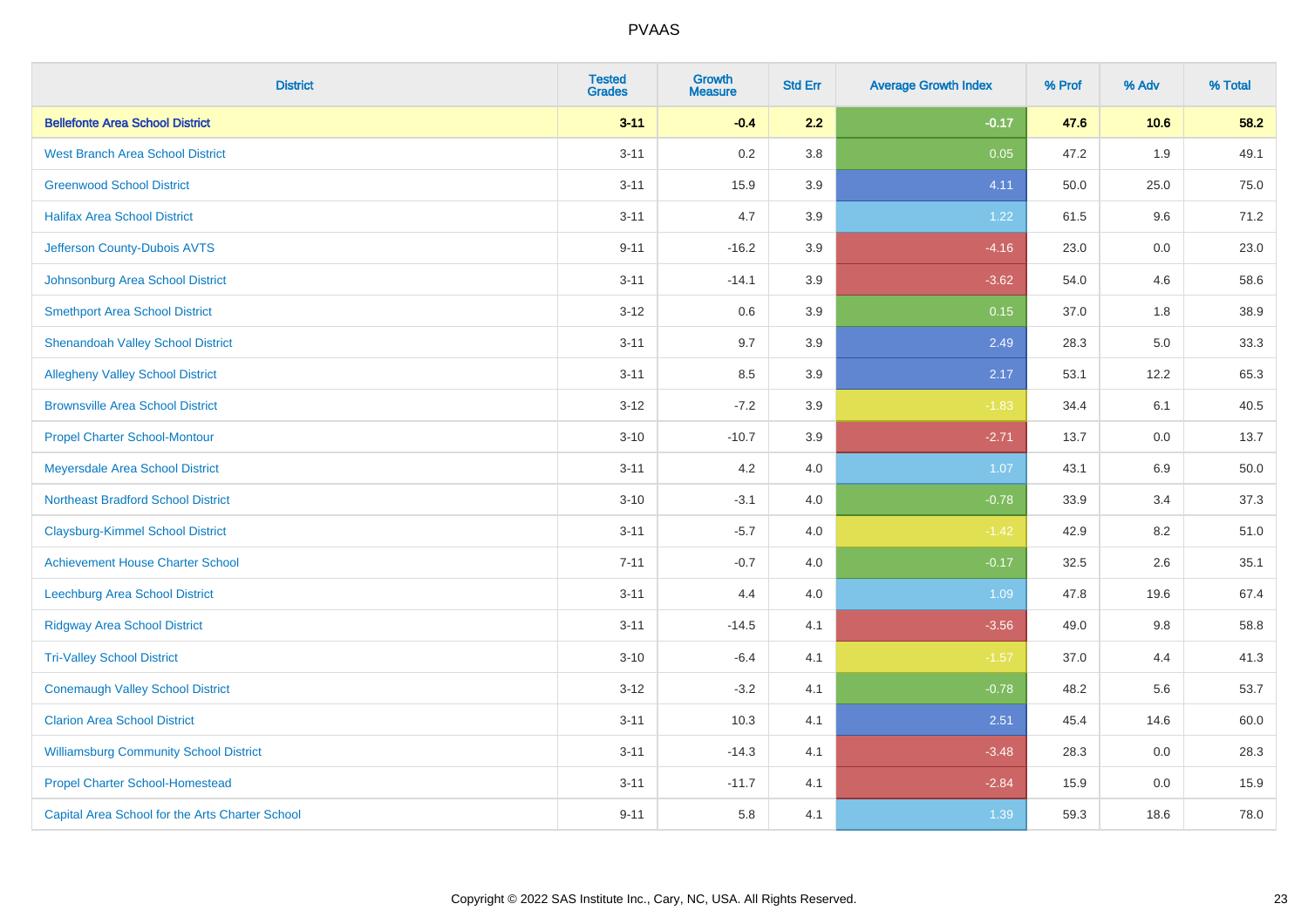| <b>District</b>                                        | <b>Tested</b><br><b>Grades</b> | <b>Growth</b><br><b>Measure</b> | <b>Std Err</b> | <b>Average Growth Index</b> | % Prof | % Adv | % Total |
|--------------------------------------------------------|--------------------------------|---------------------------------|----------------|-----------------------------|--------|-------|---------|
| <b>Bellefonte Area School District</b>                 | $3 - 11$                       | $-0.4$                          | 2.2            | $-0.17$                     | 47.6   | 10.6  | 58.2    |
| <b>Curwensville Area School District</b>               | $3 - 11$                       | $-27.9$                         | 4.1            | $-6.72$                     | 42.5   | 4.1   | 46.6    |
| <b>Clarion-Limestone Area School District</b>          | $3 - 12$                       | $-2.5$                          | 4.1            | $-0.60$                     | 56.8   | 6.8   | 63.6    |
| <b>Chester Charter Scholars Academy Charter School</b> | $3 - 12$                       | 8.4                             | 4.1            | 2.03                        | 23.4   | 0.0   | 23.4    |
| <b>Western Beaver County School District</b>           | $3 - 11$                       | $-7.8$                          | 4.2            | $-1.87$                     | 56.5   | 6.5   | 63.0    |
| Pennsylvania Distance Learning Charter School          | $3 - 12$                       | 9.3                             | 4.2            | 2.22                        | 42.2   | 3.1   | 45.3    |
| <b>Berlin Brothersvalley School District</b>           | $3 - 11$                       | 4.0                             | 4.2            | 0.96                        | 48.8   | 14.0  | 62.8    |
| Jefferson-Morgan School District                       | $3 - 10$                       | $-9.9$                          | 4.2            | $-2.35$                     | 43.8   | 4.2   | 47.9    |
| <b>Aliquippa School District</b>                       | $3 - 11$                       | $-9.0$                          | 4.2            | $-2.14$                     | 11.0   | 0.0   | 11.0    |
| <b>Union School District</b>                           | $3 - 12$                       | 2.3                             | 4.2            | 0.54                        | 32.6   | 7.0   | 39.5    |
| <b>Susquehanna Community School District</b>           | $3 - 11$                       | $-2.8$                          | 4.2            | $-0.66$                     | 49.4   | 6.9   | 56.3    |
| <b>Otto-Eldred School District</b>                     | $3 - 11$                       | $-0.7$                          | 4.2            | $-0.15$                     | 56.2   | 6.2   | 62.5    |
| <b>Jamestown Area School District</b>                  | $3 - 11$                       | 13.5                            | 4.2            | 3.19                        | 64.4   | 13.3  | 77.8    |
| <b>Union Area School District</b>                      | $3 - 11$                       | 1.9                             | 4.3            | 0.44                        | 61.5   | 0.0   | 61.5    |
| <b>Farrell Area School District</b>                    | $3 - 11$                       | $-10.4$                         | 4.3            | $-2.41$                     | 19.0   | 0.0   | 19.0    |
| <b>Ferndale Area School District</b>                   | $3 - 10$                       | $-5.8$                          | 4.3            | $-1.33$                     | 40.0   | 0.0   | 40.0    |
| <b>West Side CTC</b>                                   | $9 - 10$                       | $-37.4$                         | 4.3            | $-8.64$                     | 8.8    | 0.0   | 8.8     |
| <b>North Clarion County School District</b>            | $3 - 12$                       | 3.7                             | 4.3            | 0.85                        | 67.5   | 15.0  | 82.5    |
| <b>Blacklick Valley School District</b>                | $3 - 11$                       | $8.0\,$                         | 4.3            | 1.85                        | 34.1   | 0.0   | 34.1    |
| <b>West Greene School District</b>                     | $3 - 11$                       | $-4.5$                          | 4.3            | $-1.04$                     | 36.6   | 7.3   | 43.9    |
| Morrisville Borough School District                    | $3 - 11$                       | 4.8                             | 4.3            | 1.10                        | 30.2   | 2.3   | 32.6    |
| <b>Jenkintown School District</b>                      | $3 - 11$                       | 12.5                            | 4.4            | 2.84                        | 54.6   | 29.6  | 84.1    |
| <b>Sullivan County School District</b>                 | $3 - 10$                       | $-4.0$                          | 4.4            | $-0.90$                     | 66.7   | 2.6   | 69.2    |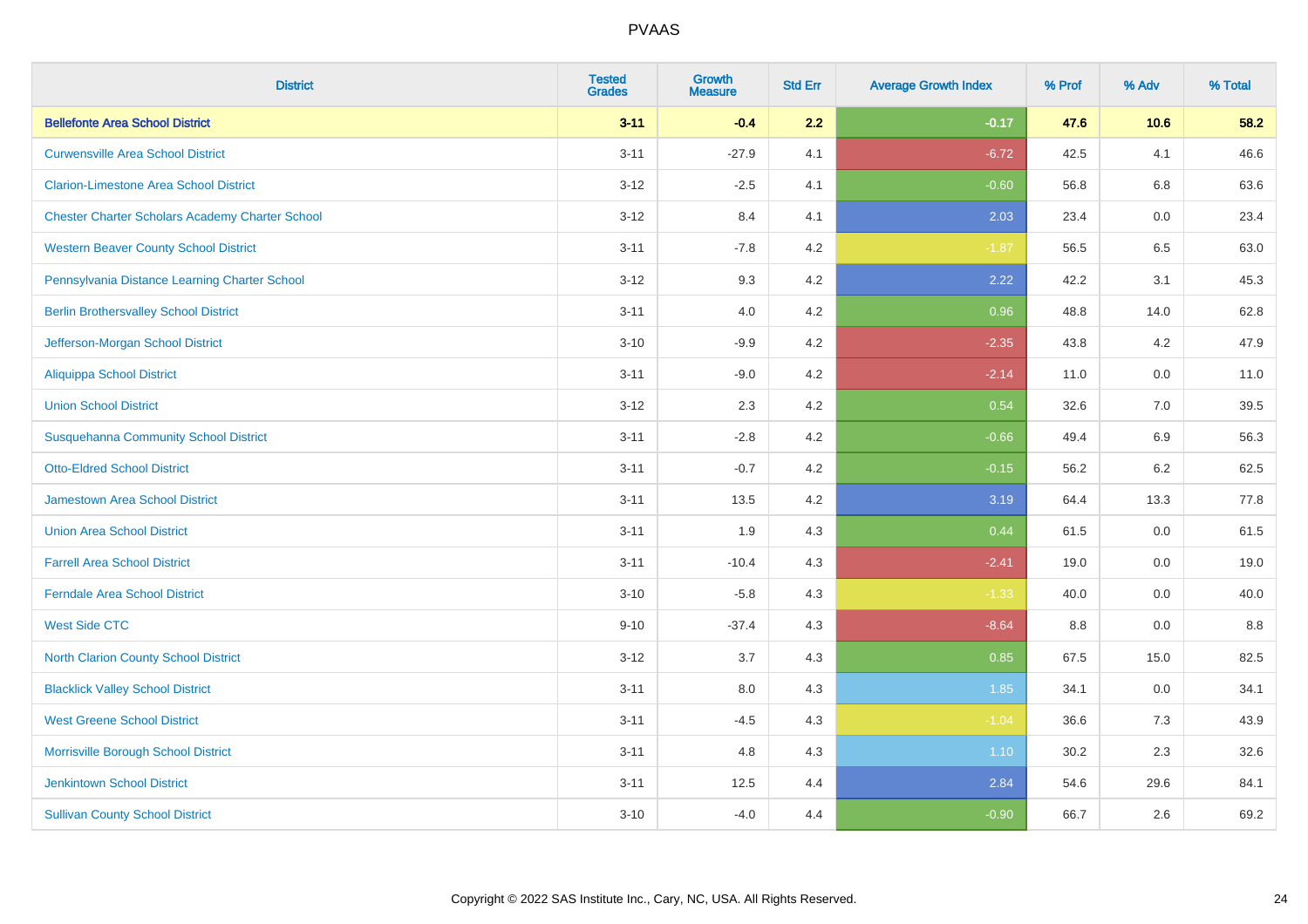| <b>District</b>                                 | <b>Tested</b><br><b>Grades</b> | <b>Growth</b><br><b>Measure</b> | <b>Std Err</b> | <b>Average Growth Index</b> | % Prof | % Adv   | % Total |
|-------------------------------------------------|--------------------------------|---------------------------------|----------------|-----------------------------|--------|---------|---------|
| <b>Bellefonte Area School District</b>          | $3 - 11$                       | $-0.4$                          | 2.2            | $-0.17$                     | 47.6   | 10.6    | 58.2    |
| <b>Southern Fulton School District</b>          | $3 - 11$                       | $-23.7$                         | 4.4            | $-5.37$                     | 34.2   | 10.5    | 44.7    |
| <b>Benton Area School District</b>              | $3 - 10$                       | $-9.7$                          | 4.5            | $-2.18$                     | 43.2   | 5.4     | 48.6    |
| <b>Sugar Valley Rural Charter School</b>        | $3 - 11$                       | $-11.0$                         | 4.5            | $-2.46$                     | 14.9   | $0.0\,$ | 14.9    |
| <b>Monessen City School District</b>            | $3 - 10$                       | 8.3                             | 4.5            | 1.85                        | 42.9   | 2.9     | 45.7    |
| <b>Mastery Charter School - Gratz Campus</b>    | $7 - 10$                       | $-23.9$                         | 4.5            | $-5.29$                     | 2.9    | 0.0     | 2.9     |
| <b>Rochester Area School District</b>           | $3 - 11$                       | $-13.2$                         | 4.6            | $-2.89$                     | 19.5   | 1.3     | 20.8    |
| <b>Northern Potter School District</b>          | $3 - 12$                       | $-13.1$                         | 4.6            | $-2.84$                     | 37.5   | 0.0     | 37.5    |
| <b>Hanover Area School District</b>             | $3 - 11$                       | 2.2                             | 4.6            | 0.48                        | 42.9   | 5.7     | 48.6    |
| <b>Shade-Central City School District</b>       | $3 - 11$                       | $-5.9$                          | 4.6            | $-1.28$                     | 27.8   | 0.0     | 27.8    |
| <b>Southeastern Greene School District</b>      | $3 - 10$                       | 3.3                             | 4.6            | 0.72                        | 57.6   | 6.1     | 63.6    |
| <b>Avella Area School District</b>              | $3 - 12$                       | $-0.3$                          | 4.7            | $-0.05$                     | 49.3   | 14.5    | 63.8    |
| <b>Millville Area School District</b>           | $3 - 12$                       | $-0.9$                          | 4.7            | $-0.18$                     | 51.4   | 5.4     | 56.8    |
| La Academia Partnership Charter School          | $6 - 11$                       | $-11.0$                         | 4.7            | $-2.34$                     | 6.8    | 0.0     | 6.8     |
| <b>Reach Cyber Charter School</b>               | $3 - 11$                       | 8.1                             | 4.7            | 1.72                        | 42.4   | 4.6     | 47.0    |
| <b>Allegheny-Clarion Valley School District</b> | $3 - 10$                       | 7.8                             | 4.7            | 1.65                        | 53.3   | 3.3     | 56.7    |
| <b>Shamokin Area School District</b>            | $3 - 11$                       | $-7.7$                          | 4.8            | $-1.60$                     | 38.1   | 3.2     | 41.3    |
| <b>Roberto Clemente Charter School</b>          | $3 - 12$                       | 2.2                             | 4.9            | 0.45                        | 27.5   | 5.0     | 32.5    |
| Dr Robert Ketterer Charter School Inc           | $6 - 12$                       | 10.1                            | 5.0            | 2.04                        | 14.9   | 0.4     | 15.3    |
| <b>Cornell School District</b>                  | $3 - 11$                       | $-1.6$                          | 5.0            | $-0.32$                     | 33.8   | 1.5     | 35.4    |
| York Academy Regional Charter School            | $3 - 11$                       | 9.0                             | 5.0            | 1.79                        | 55.2   | 0.0     | 55.2    |
| <b>Oswayo Valley School District</b>            | $3 - 12$                       | 8.5                             | 5.0            | 1.68                        | 50.0   | 16.7    | 66.7    |
| <b>Forbes Road School District</b>              | $3 - 11$                       | 2.8                             | 5.1            | 0.56                        | 41.4   | 10.3    | 51.7    |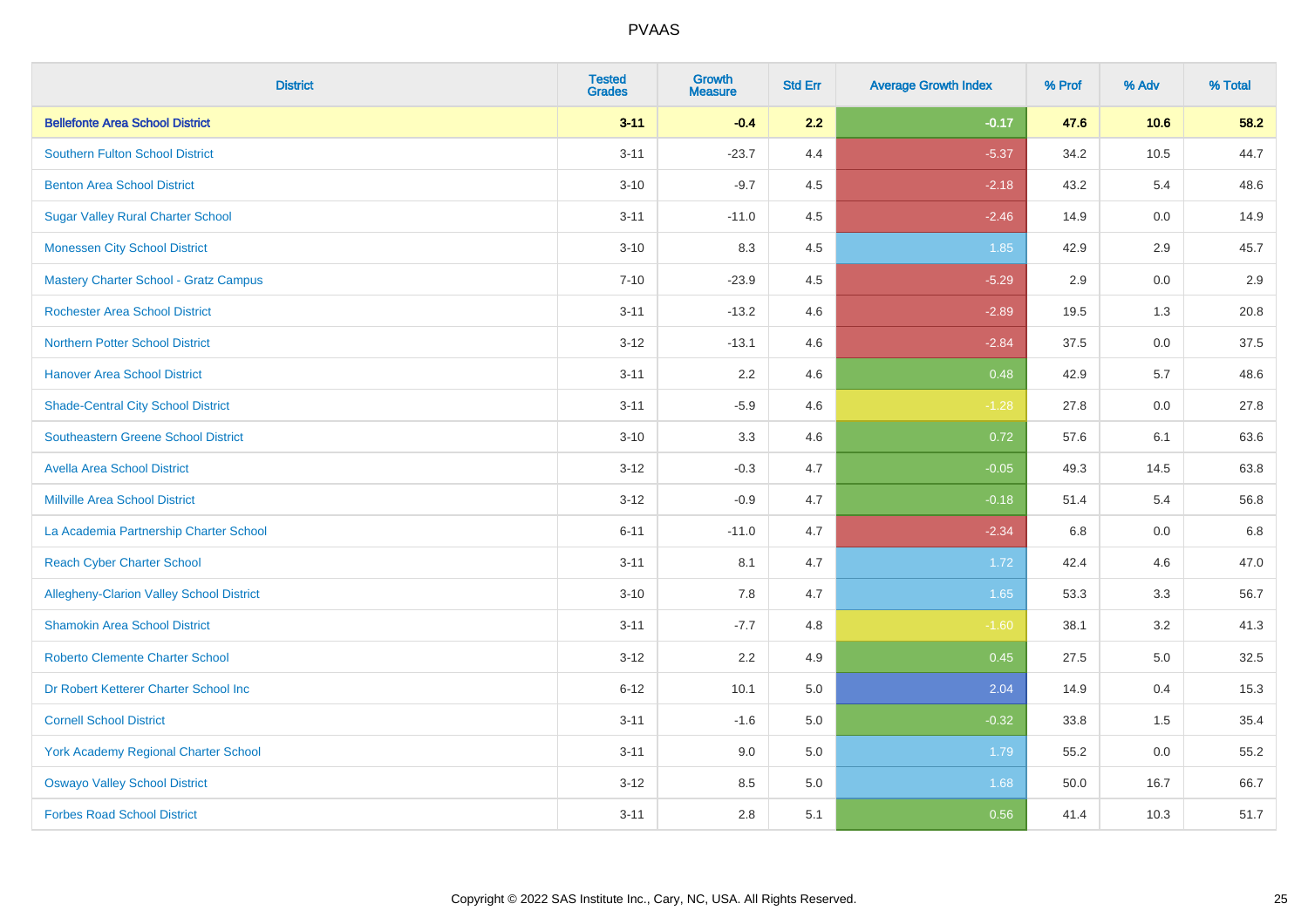| <b>District</b>                                         | <b>Tested</b><br><b>Grades</b> | <b>Growth</b><br><b>Measure</b> | <b>Std Err</b> | <b>Average Growth Index</b> | % Prof | % Adv   | % Total |
|---------------------------------------------------------|--------------------------------|---------------------------------|----------------|-----------------------------|--------|---------|---------|
| <b>Bellefonte Area School District</b>                  | $3 - 11$                       | $-0.4$                          | 2.2            | $-0.17$                     | 47.6   | 10.6    | 58.2    |
| <b>Tidioute Community Charter School</b>                | $3 - 11$                       | 5.7                             | 5.1            | 1.11                        | 34.4   | 21.9    | 56.2    |
| <b>Fannett-Metal School District</b>                    | $3 - 11$                       | $-3.4$                          | 5.1            | $-0.67$                     | 38.7   | 8.1     | 46.8    |
| The New Academy Charter School                          | $8 - 11$                       | $-10.4$                         | 5.2            | $-2.00$                     | 0.0    | $0.0\,$ | $0.0\,$ |
| <b>Galeton Area School District</b>                     | $3 - 11$                       | 2.2                             | 5.3            | 0.42                        | 41.3   | 4.4     | 45.6    |
| <b>Forest Area School District</b>                      | $3 - 11$                       | $-4.4$                          | 5.4            | $-0.81$                     | 36.2   | 2.1     | 38.3    |
| People For People Charter School                        | $3 - 12$                       | 13.3                            | 5.5            | 2.43                        | 13.5   | 0.0     | 13.5    |
| <b>Commodore Perry School District</b>                  | $3 - 11$                       | 3.2                             | 5.5            | 0.58                        | 58.3   | 0.0     | 58.3    |
| <b>Turkeyfoot Valley Area School District</b>           | $3 - 12$                       | $-4.3$                          | 5.6            | $-0.76$                     | 22.0   | 5.1     | 27.1    |
| <b>Pittston Area School District</b>                    | $3 - 11$                       | $-10.1$                         | 5.6            | $-1.80$                     | 38.1   | 9.5     | 47.6    |
| Lehigh Career & Technical Institute                     | $10 - 12$                      | 5.6                             | 5.6            | 0.99                        | 78.3   | 0.0     | 78.3    |
| <b>Gillingham Charter School</b>                        | $3 - 11$                       | $-4.4$                          | 5.6            | $-0.77$                     | 20.8   | 8.3     | 29.2    |
| <b>Mastery Charter School - Pickett Campus</b>          | $6 - 10$                       | 5.6                             | 5.7            | 1.00                        | 27.8   | 0.0     | 27.8    |
| Insight PA Cyber Charter School                         | $3 - 11$                       | 0.7                             | 5.7            | 0.12                        | 50.0   | 4.8     | 54.8    |
| Mastery Charter High School-Lenfest Campus              | $7 - 11$                       | 2.5                             | 5.7            | 0.43                        | 40.0   | 0.0     | 40.0    |
| Imhotep Institute Charter High School                   | $9 - 11$                       | $-5.3$                          | 5.8            | $-0.92$                     | 25.0   | 0.0     | 25.0    |
| Salisbury-Elk Lick School District                      | $3 - 11$                       | $-13.5$                         | 5.9            | $-2.30$                     | 27.8   | 0.0     | 27.8    |
| <b>Shanksville-Stonycreek School District</b>           | $3 - 10$                       | 7.0                             | 5.9            | 1.20                        | 64.7   | 17.6    | 82.4    |
| <b>Keystone Education Center Charter School</b>         | $3 - 12$                       | $-12.9$                         | 5.9            | $-2.19$                     | 28.0   | 0.0     | 28.0    |
| Hope For Hyndman Charter School                         | $3 - 11$                       | $-2.0$                          | 6.1            | $-0.32$                     | 33.3   | 0.0     | 33.3    |
| Esperanza Cyber Charter School                          | $3 - 11$                       | 7.1                             | 6.1            | 1.16                        | 9.1    | 0.0     | 9.1     |
| Center For Student Learning Charter School At Pennsbury | $6 - 12$                       | $-2.9$                          | 6.1            | $-0.47$                     | 42.9   | 0.0     | 42.9    |
| <b>Mastery Charter School - Thomas Campus</b>           | $3 - 10$                       | 2.1                             | 6.2            | 0.33                        | 28.6   | 0.0     | 28.6    |